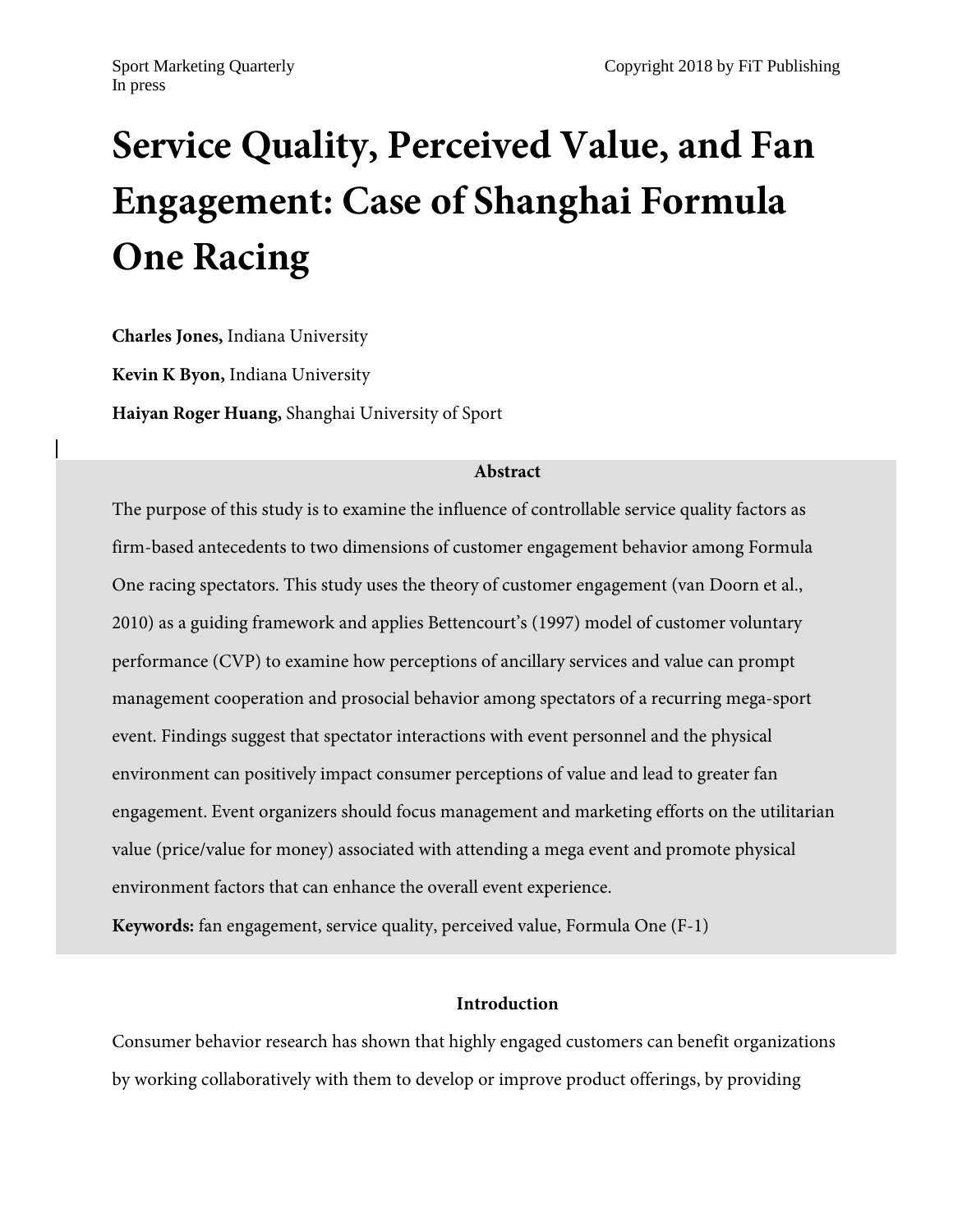#### Service quality, perceived value, & fan engagement 2

positive word-of-mouth referrals, and by engaging with other customers through helping behaviors such as sharing product knowledge and information (van Doorn et al., 2010). In sport management, research has shown that sport fans also engage in various ways including behavior that can benefit both the sport organization and other fans (Yoshida, Gordon, Nakazawa, & Biscaia, 2014). For instance, spectators at live sport events engage socially with other spectators which can enhance the in-game experience (Westerbeek & Shilbury, 2003); fans join sport- or team-related member organizations such as fan clubs and alumni associations (Bernthal, Koesters, Ballouli, & Brown, 2015); and fan groups use formalized communications (i.e., online or in person) to communicate game-day rituals and expectations for spectator conduct (McDonald & Karg, 2014). This line of research has shown that highly engaged fans are more likely to renew season ticket plans, watch games on TV, recruit other fans, attend future games together, and purchase sport-related merchandise (Bernthal et al., 2015; McDonald & Karg, 2014; Swanson, Gwinner, Larson, & Janda, 2003; Yoshida et al., 2014).

The van Doorn et al. (2010) model of customer engagement behavior suggests there are many potential factors that might influence a customer's desire to engage including firm-based, customer-based, and context-based variables. For this study, the impact of two controllable service quality factors (firm-based antecedents)—specifically, the quality of spectator interactions with both event personnel and physical environment elements—and its influence on two engagement behaviors (prosocial behavior and management cooperation), as mediated by customer perceptions of utilitarian and hedonic value, is examined. Identifying how controllable service factors can impact customer value and future engagement behavior, and which antecedents are stronger predictors—can not only advance our theoretical understanding of how and why sport fans engage—but through a greater understanding of the different ways that sport organizations can facilitate engagement, managers and marketers can focus their efforts on specific firm-based resources that are likely to increase customer value and prompt future prosocial and management cooperation behavior.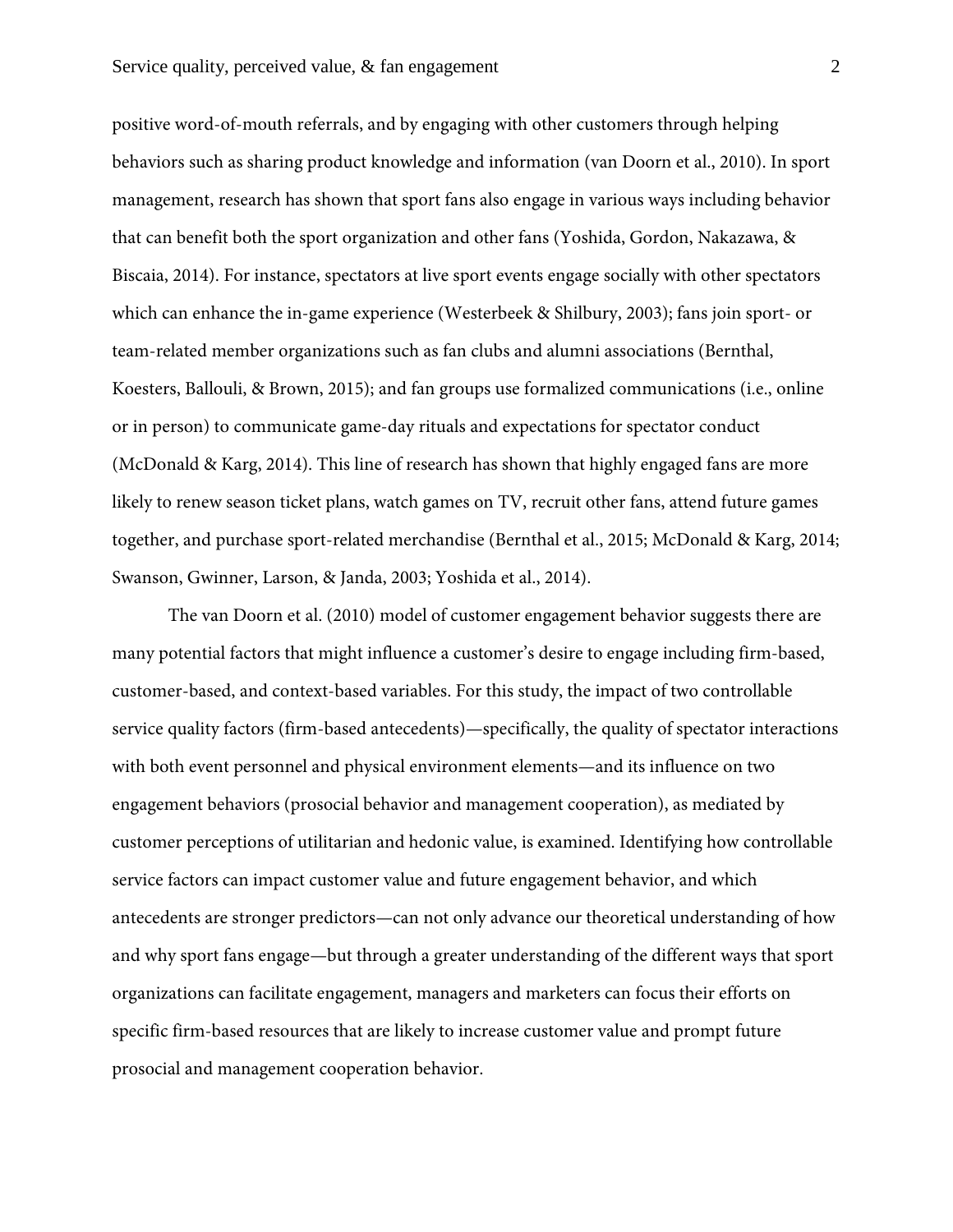As sport organizations work to expand their fan base, utilizing fans as resources to help grow the sport, recruit new fans, and provide a safe and memorable experience is critical to the organization's success (Jensen, Cobbs, & Groza, 2014). As van Doorn et al. (2010) asserted building and sustaining a firm's customer base "may require the firm to look beyond repurchase behavior alone" (p. 253). Facilitating these engagement behaviors can hold even greater importance when introducing a sport product into new markets. Creating long-term sustainable interest and engagement requires managers and marketers to "prioritize and cultivate key resources" (Jensen et al p. 247). This is especially true for international sport organizations such as Formula One Racing (hereafter F-1), who use a niche portfolio strategy to introduce the sport in new geographic areas. Recent history shows that some F-1 circuits have excelled while other circuits have been dropped from the schedule for reasons including poor attendance and a lack of fan support (BBC Sport, 2011).

As Jensen et al. (2014) asserted, "the effectiveness of a niche marketing strategy is resource dependent" p. 248). These resources can include organization-related resources (i.e., event personnel and elements related to the sport venue)—but just as important, are event spectators—whose prosocial and management cooperation behaviors can positively impact the sport experience of other fans, increase fan support of the sport and sport event, and ensure the safety of other spectators. In the context of a global sport such as F-1—and specifically where the sport is a relative newcomer—these relationships become even more important in order to achieve long-term sustainability and profitability of the event.

The Chinese Grand Prix provides an excellent case study to investigate the proposed relationships. As Jensen et al. (2014) noted, there are various types of resources (i.e., participant, media, sponsor, and spectator) that can increase consumer demand for the sport of F-1. However, for countries such as China—who are void of participant resources (i.e., no history of F-1 drivers or teams), which can directly impact demand for the sport—the role and necessity of spectator resources is even greater. Shanghai has hosted the Chinese Grand Prix F-1 racing event since 2004, and while some studies suggest the F-1 event has had a positive economic impact on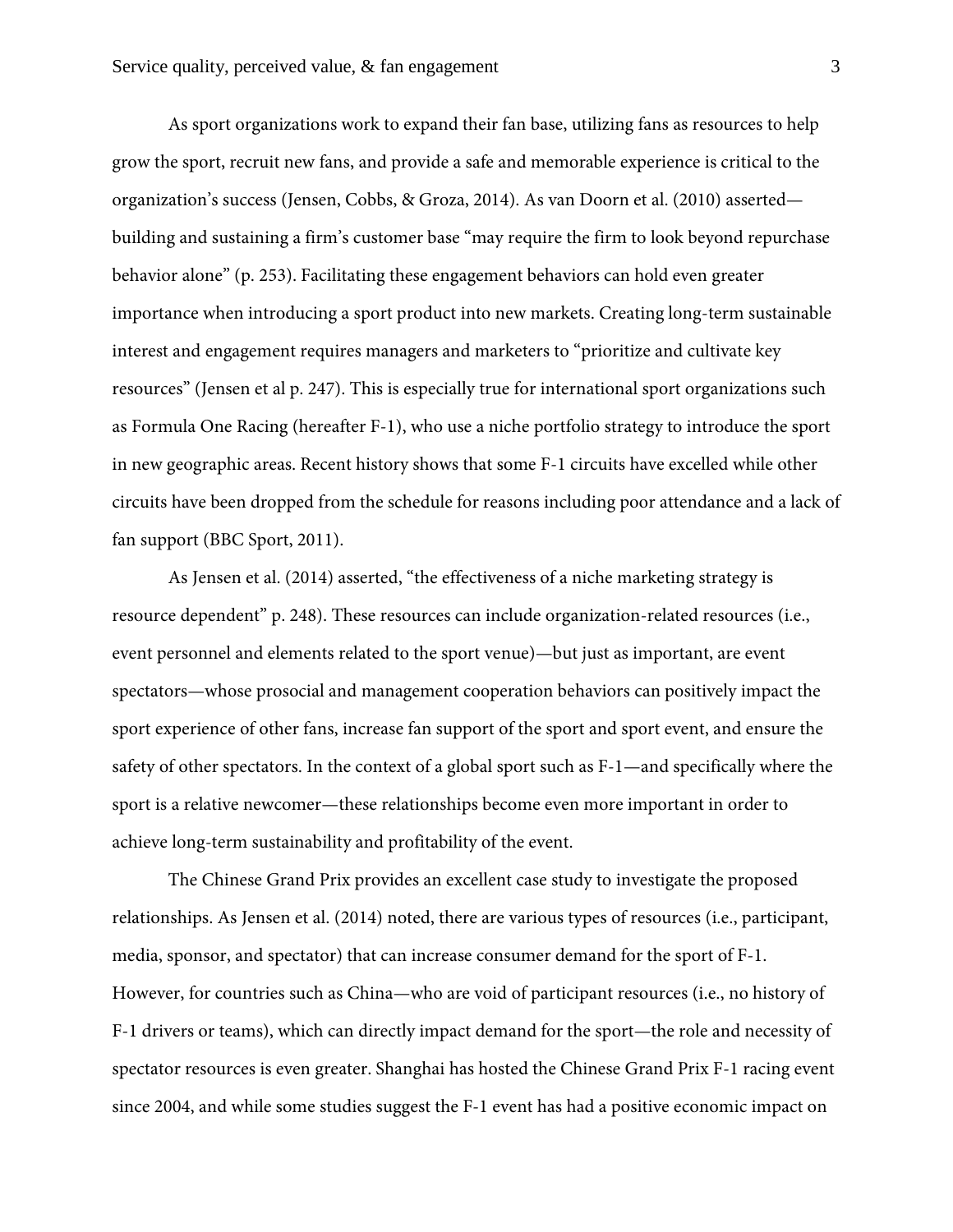the Shanghai region (Huang, Mao, Kim, & Zhang, 2014; Ma, Huang, & Huang, 2011), attendance at the Chinese GP has declined from a peak of 270,000 in 2005 to approximately 160,000 spectators attending the three-day event in 2016. Furthermore, television viewing of the Chinese GP declined from 30 million to 19 million viewers in 2013 following a broadcasting change from state broadcaster CCTV to regional outlets (Johnson, 2016). This decline in attendance and TV viewership suggests that event organizers must find ways to increase interest in the event and develop new F-1 racing fans in order to secure the Chinese Grand Prix's future viability. Finding ways to facilitate fan engagement behavior among current F-1 racing fans and spectators of the Chinese GP is a strategic way for event organizers to increase interest in both the sport of F-1 racing and the Chinese GP event.

There are three primary areas of focus in this study. First, this study examines the influence of controllable service elements on customer perceived value and two nontransactional extra-role engagement behaviors. Second, this study examines which service elements are stronger or weaker predictors of prosocial and management cooperation behavior, as mediated by customer perceived utilitarian and hedonic value. Third, this study looks at these relationships in the context of the F-1 Chinese Grand Prix—a sport event that has experienced declining attendance and fan interest since its inaugural running in 2004. Thus, the objectives for this study are the following: a) use van Doorn et al.'s (2010) theory of customer engagement as a guiding framework to examine firm-based and customer-based antecedents to two dimensions of customer engagement; b) identify which controllable service elements (service variables associated with event personnel and with the physical environment) are stronger or weaker predictors of spectator prosocial and management cooperation behavior; and c) use the F-1 Chinese Grand Prix as a meaningful case study to examine the proposed relationships.

#### **Theoretical Framework**

**Interaction and Physical Environment Service Quality**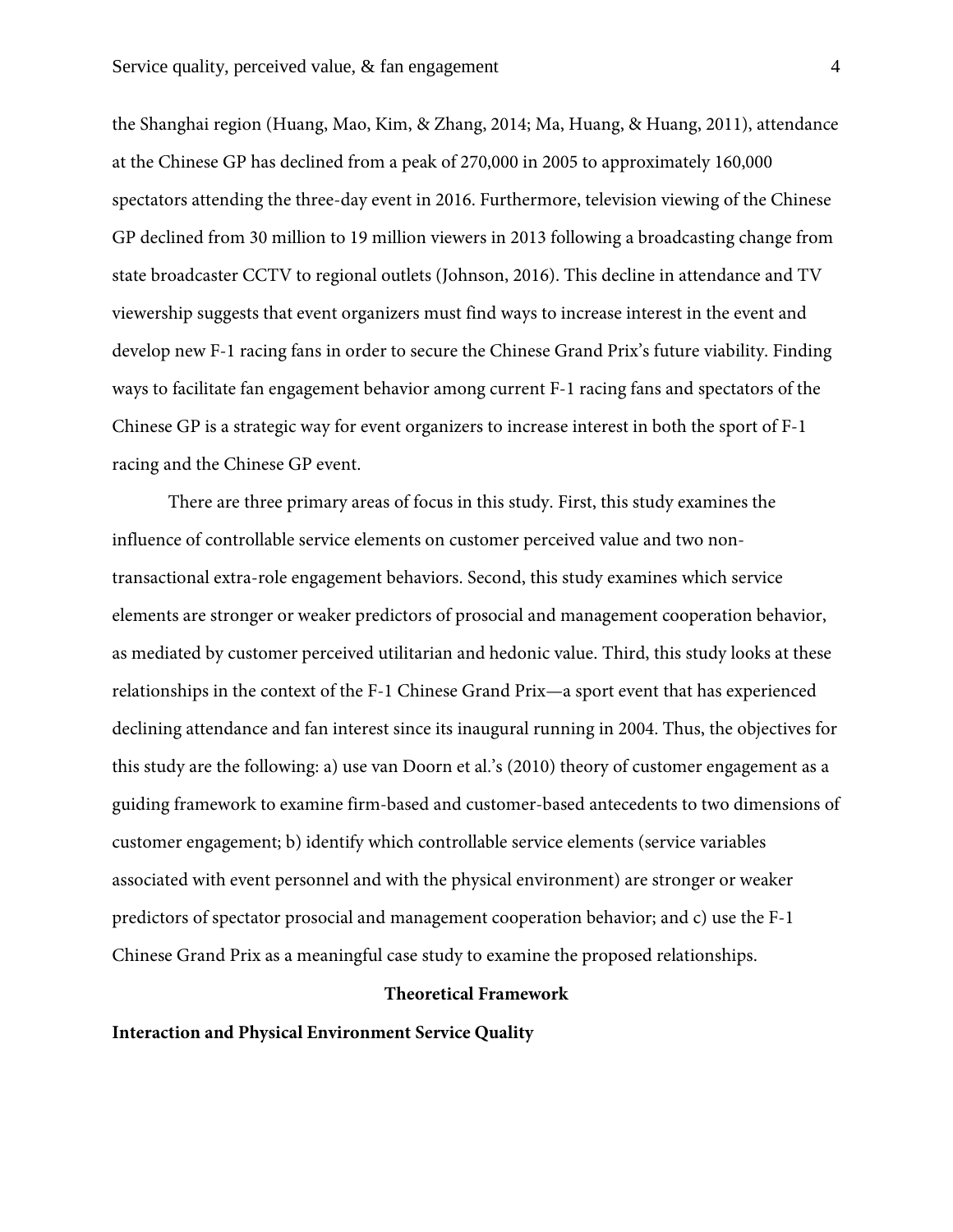Empirical research in sport has demonstrated the importance of service quality on the overall customer experience (e.g., Byon, Zhang, & Baker, 2013). In spectator sport, the sport product is often viewed as two distinct service categories: the core service product and the ancillary service product (Byon et al., 2013). Core service refers to the sport event itself—for instance, factors related to the game, team, or players, while ancillary service refers to peripheral elements such as the helpfulness or professionalism of event staff, accessibility in and around the venue, and the quality of food and other amenities.

Brady and Cronin (2001) introduced a service quality model that separated ancillary service quality elements into two dimensions—one based on human interactions (service quality evaluations based on interactions with event staff) and one based on interactions with the physical environment (service quality evaluations of the physical environment). While core service quality has been found to influence behavioral intentions (e.g., Byon et al., 2013), marketers have no control or influence over game or competition outcomes. However, managing the quality of ancillary elements is a primary function of the event management team and how well these services are provided can impact the consumption levels of event spectators (Byon et al., 2013).

Following the Brady and Cronin (2001) model—and focusing on controllable service quality elements—this study examined ancillary service quality as two distinct constructs. Interaction service quality focuses on the courtesy and professionalism of event personnel, including ticket takers, security officers, ushers, and restaurant servers, while physical environment quality focuses on elements related to the sport facility including venue aesthetics, layout, accessibility, and signage, seating comfort, scoreboard quality, and the quality of concessions offered. From a practitioner's perspective, focusing on controllable service factors and how they can impact perceived value and fan engagement behavior can provide meaningful implications for marketers and managers of sport organizations.

## **Utilitarian and Hedonic Value**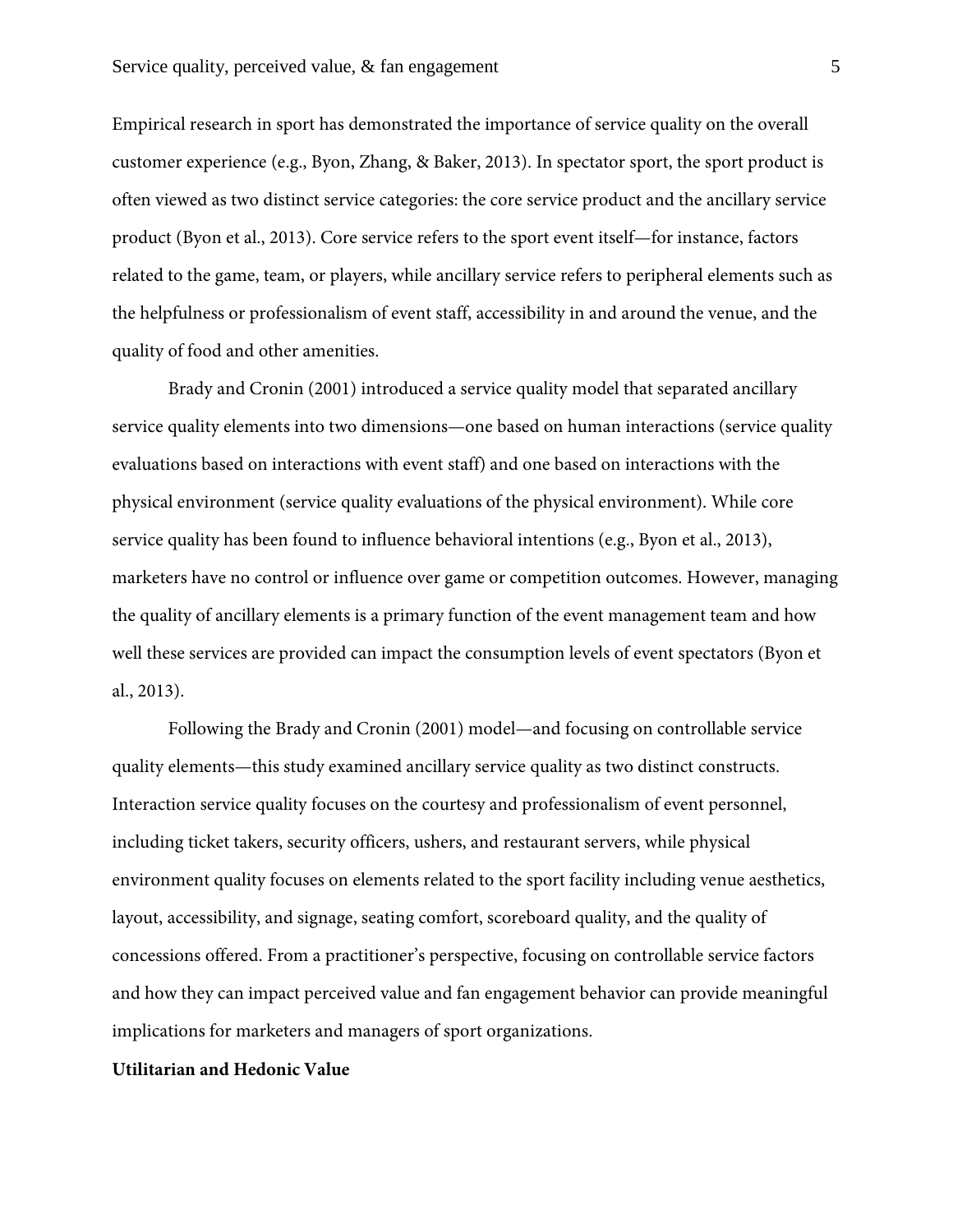The consumption of sport through live game attendance is a leisure activity that can produce both hedonic and utilitarian value for game spectators (Yoshida, James, & Cronin, 2013). Live sporting events are inherently a hedonic and experiential product. For example, after attending a game, spectators may express how exciting the game was or the waves of emotion they experienced during the sporting event. There is also utilitarian value that spectators assign to game consumption based on an evaluative judgment concerning the costs associated with attending (money and time) compared to the benefits received (Byon et al., 2013). For instance, customers often consider if they got their money's worth based on the overall experience of attending the event.

As Babin, Darden, and Griffin (1994) and other scholars have suggested (e.g., Byon et al., 2013; Petrick, 2002; Sweeney & Soutar, 2001), how value is conceptualized and measured empirically should depend on a study's context. Babin et al. (1994) demonstrated the importance of context in their validation of a personal shopping value scale by identifying that mall shoppers assign value to both the functional aspect (locating and purchasing items) and the hedonic aspect (joy and excitement) of the overall shopping mall experience. The spectator sport experience shares many of these same attributes and a similar approach to conceptualizing perceived value can be applied.

Following Babin et al.'s (1994) study, researchers have developed and tested multidimensional scales for measuring perceived value that contained both hedonic and utilitarian components (e.g., Petrick, 2002; Sweeney & Soutar, 2001). Sweeney and Soutar (2001) introduced the PERVAL scale and through their research, found that consumers perceive value based on different factors including the emotional and utilitarian value (e.g., price/value for money) generated by a product. Petrick (2002) introduced the SERV-PERVAL scale and also found that consumers perceive value based on emotional (e.g., feelings of pleasure) and utilitarian (e.g., monetary price) components.

For the current study, perceived value was examined as a two-dimensional construct where hedonic and utilitarian value assessments were considered. Babin et al. (1994) referred to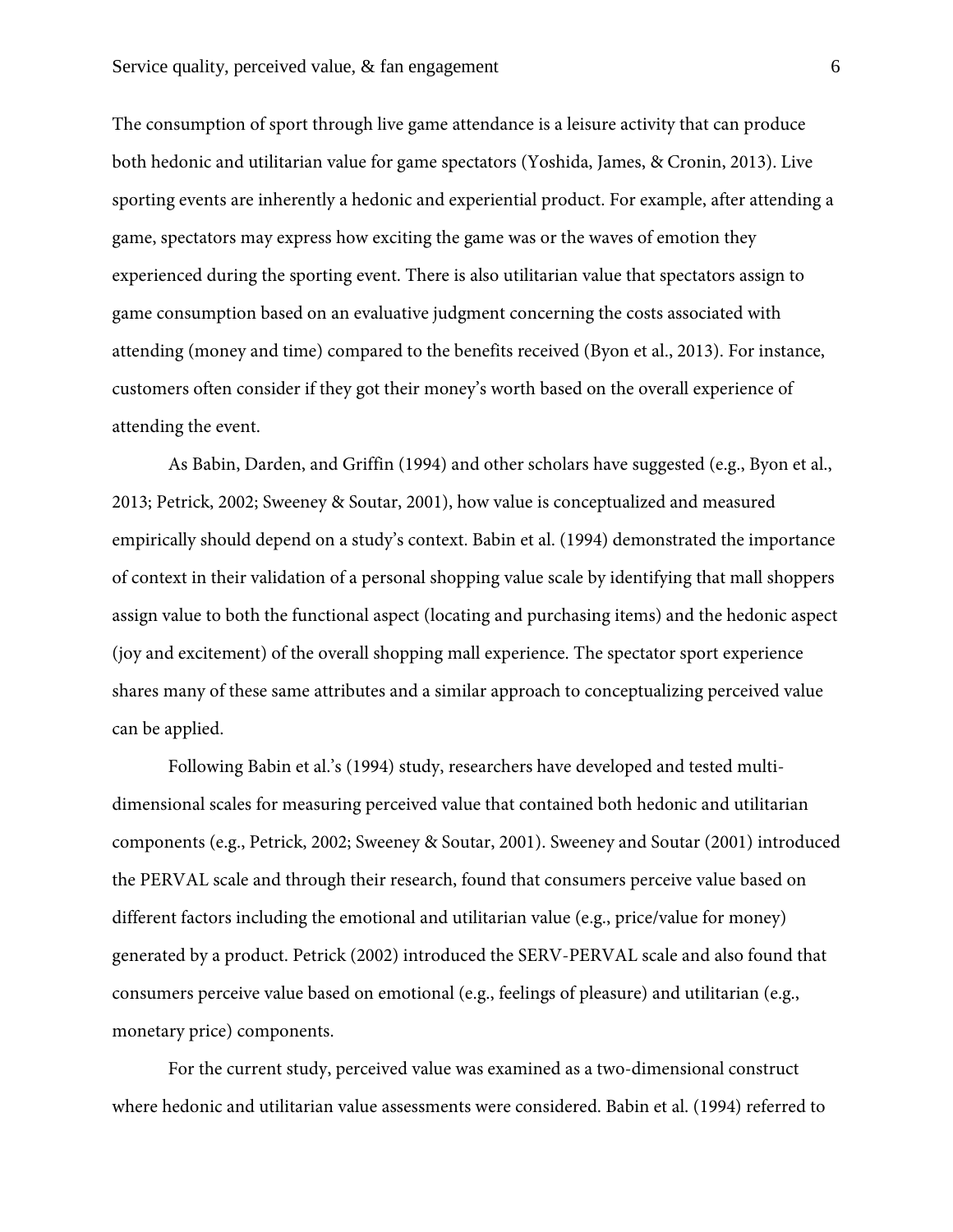this as an "experiential perspective" where both the merit of the consumption experience and the emotional costs and benefits are examined to better understand the consumption activity. Here, both the hedonic (emotion-driven value) and utilitarian value (price/value for money) associated with the live sport experience were measured and their role as intermediary variables between interaction and physical environment elements and prosocial and management cooperation behavior were examined.

#### **Management Cooperation and Prosocial Behavior**

Successful organizations understand that customers are a valuable asset to their firm and managing customer relationships must always be a top priority (Verhoef, Reinartz, & Krafft, 2010). Indeed, prioritizing and cultivating customers as key resources of the organization can help firms penetrate new markets and achieve sustained profitability (Jensen et al., 2014). While customer management research has mainly focused on the transactional side of these relationships, studies examining customer engagement through non-transactional extra-role behaviors have recently received more attention in management and marketing literature (Brodie, Hollebeek, Jurić, & Ilić, 2011; Kumar et al., 2010; Verhoef et al., 2010). As societies become more networked through social and other media, the study and understanding of consumers' extra-role behaviors is becoming more important to both academics and practitioners. For businesses and organizations, ignoring extra-role behaviors such as customerto-customer interactions (e.g., word-of-mouth) or management cooperation behaviors (e.g., the co-creation of products and services) can lead to lost revenue and missed growth opportunities (Kumar et al., 2010; Verhoef et al., 2010).

In the business literature, van Doorn et al. (2010) approached customer engagement from a behavioral perspective, suggesting that customer engagement behaviors go beyond the purchase transaction. van Doorn et al. (2010) defined customer engagement as "a customer's behavioral manifestations that have a brand or firm focus, beyond purchase, resulting from motivational drivers" (p. 254). Customer engagement behaviors may be targeted not just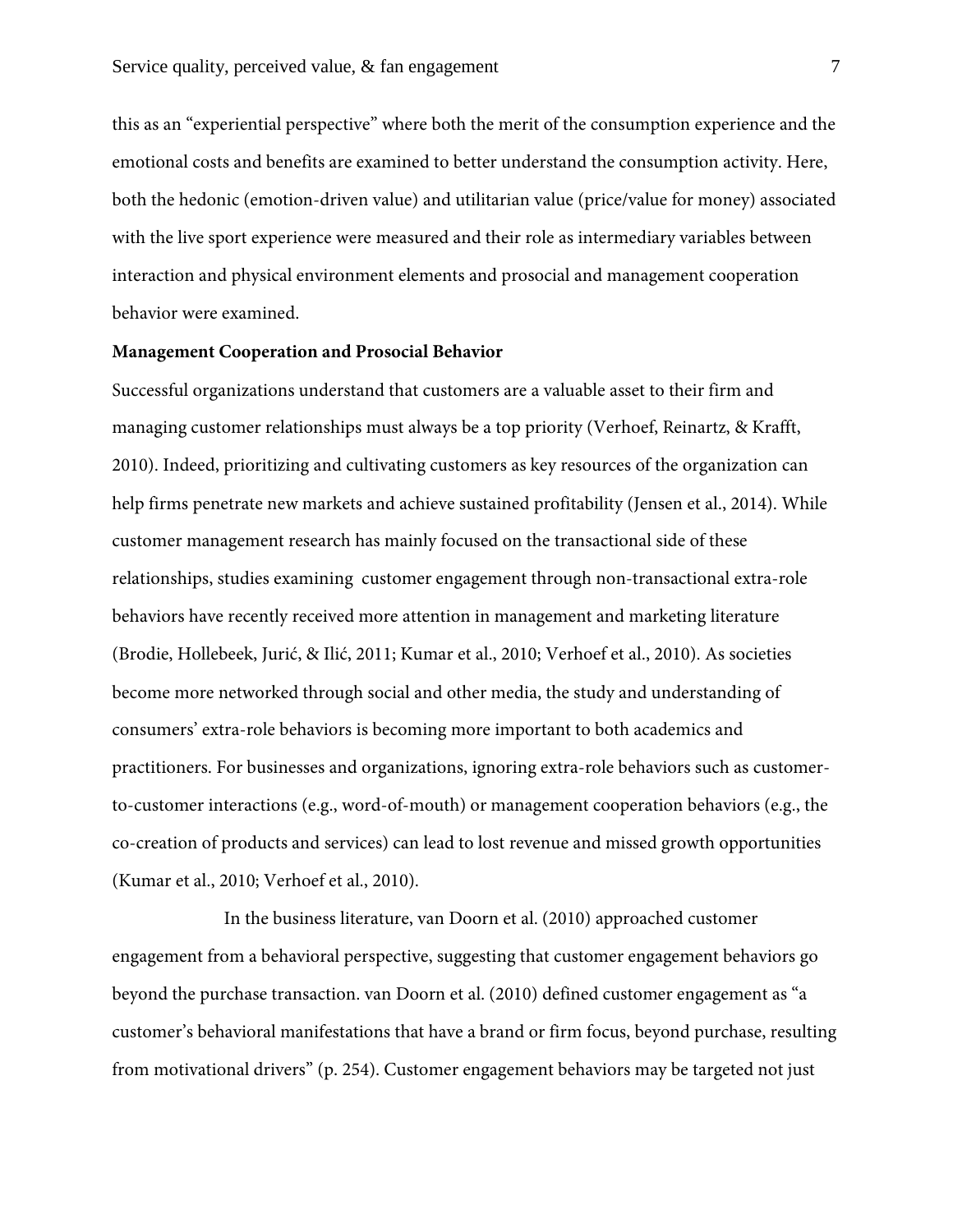towards an organization's employees, but also towards its current as well as potential customers (Kumar et al., 2010; van Doorn et al., 2010). These behaviors can include promoting the organization's products or services or helping to improve the experiences of other customers, each of which are considered aspects of value co-creation (Brodie et al., 2011; Kumar et al., 2010; van Doorn et al., 2010).

Fan engagement can be viewed as a specific form of customer engagement in the context of sport (Yoshida et al., 2014). Yoshida et al. (2014) reviewed fan engagement studies in the sport marketing literature and found that in addition to performing "self-interested" behaviors (e.g., attending sport event, consuming through media, purchasing team-related merchandise), highly engaged fans also perform many extra-role behaviors, including supportive word-of-mouth communication, social interaction, sharing knowledge of the game or team, and other displays of sport fandom. More recent studies have shown that fans also engage by joining sport- or teamrelated member organizations (e.g., fan clubs and alumni associations: (Bernthal et al., 2015) and using social media platforms and applications to connect with other fans and share team information (Gibbs, O'Reilly, & Brunette, 2014; Watkins & Lewis, 2014).

Bettencourt (1997) described customers who engage in these ways as *partners in service delivery* who perform helpful, discretionary behaviors "that support the ability of the firm to deliver service quality" (p. 384). These behaviors include loyalty and cooperation behaviors such as speaking positively of the organization, working cooperatively with the organization, and sharing product knowledge with other customers. Based on these precepts, Bettencourt (1997) conceptualized a model of customer voluntary performance (CVP) where the customer is viewed as both an important promoter of and a human resource for the organization.

In this regard, prosocial behavior and management cooperation are two specific types of fan engagement behavior that can benefit both the sport organization and other fans. In the context of this study, prosocial behavior refers to "fan-to-fan helping behaviors" where fans share knowledge of the sport, team, and event with other fans through direct interactions at the event or through digital media platforms (Yoshida et al., 2014; p. 404). In this role, fans act as advocates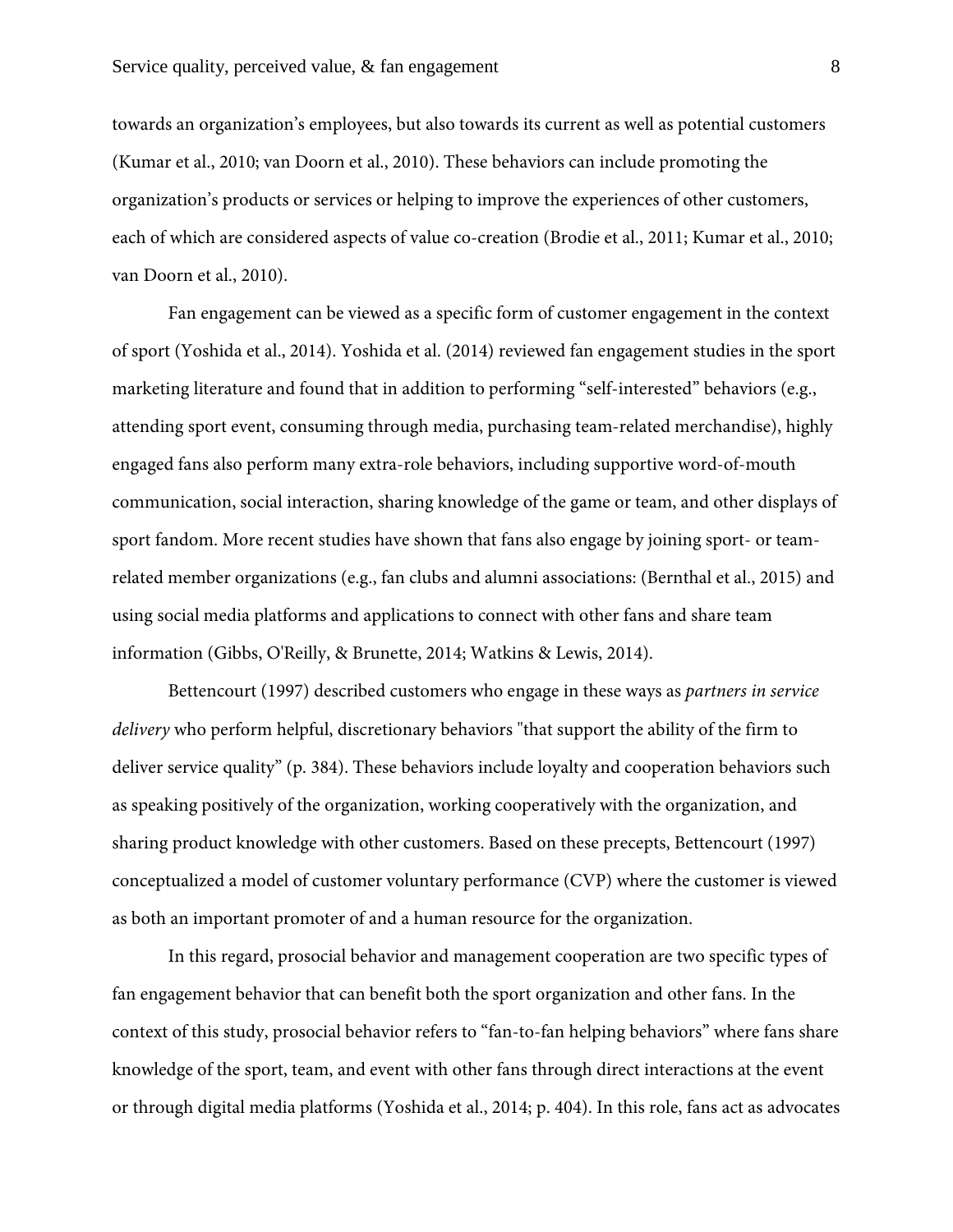for the sport and the organization. Management cooperation refers to spectator behavior that supports the functions and goals of management (Auh, Bell, McLeod, & Shih, 2007; Bettencourt, 1997; Yoshida et al., 2014). Building on the work of Auh et al. (2007) and Bettencourt (1997), Yoshida et al. (2014) defined management cooperation as "a sport consumer's collaborative, constructive participation in the value creation and service delivery process at sporting events" (p. 404). In the context of live sport events, this includes adhering to ethical codes of conduct and working cooperatively with event personnel to ensure the safety of other spectators (Auh et al., 2007; Bettencourt, 1997; Yoshida et al., 2014). At a time where organizations and fans have a heightened awareness for safety and security concerns—particularly where large masses of people are gathered—cooperation with management and adherence to ethical rules of conduct is a critical factor for ensuring a safe and memorable spectator experience.

For recurring mega sport events such as the international circuits of F-1 racing, management cooperation and prosocial behaviors performed by F-1 spectators can produce benefits for all event stakeholders. For example, individuals who assist management personnel or share their knowledge of the sport with other fans (both at the venue and through social media) can improve management effectiveness of the event, bolster the experience of other fans, and help to grow the reach of the sport—all of which can lead to increased fan identification with the sport, higher future attendance, and greater revenues for event organizers and the F-1 organizing body.

#### **Hypothesis Development**

The van Doorn et al. (2010) model of customer engagement behavior suggests there are many potential factors that might influence a customer's desire to engage including customer-based (e.g., positive affect, brand commitment, perceived costs/benefits, and brand performance perceptions), firm-based (e.g., perceived characteristics of the brand), and context-based (e.g., economic, environmental, and social factors) variables. The scholars postulate that these different antecedent variables can affect customer engagement behavior directly, or indirectly, as "these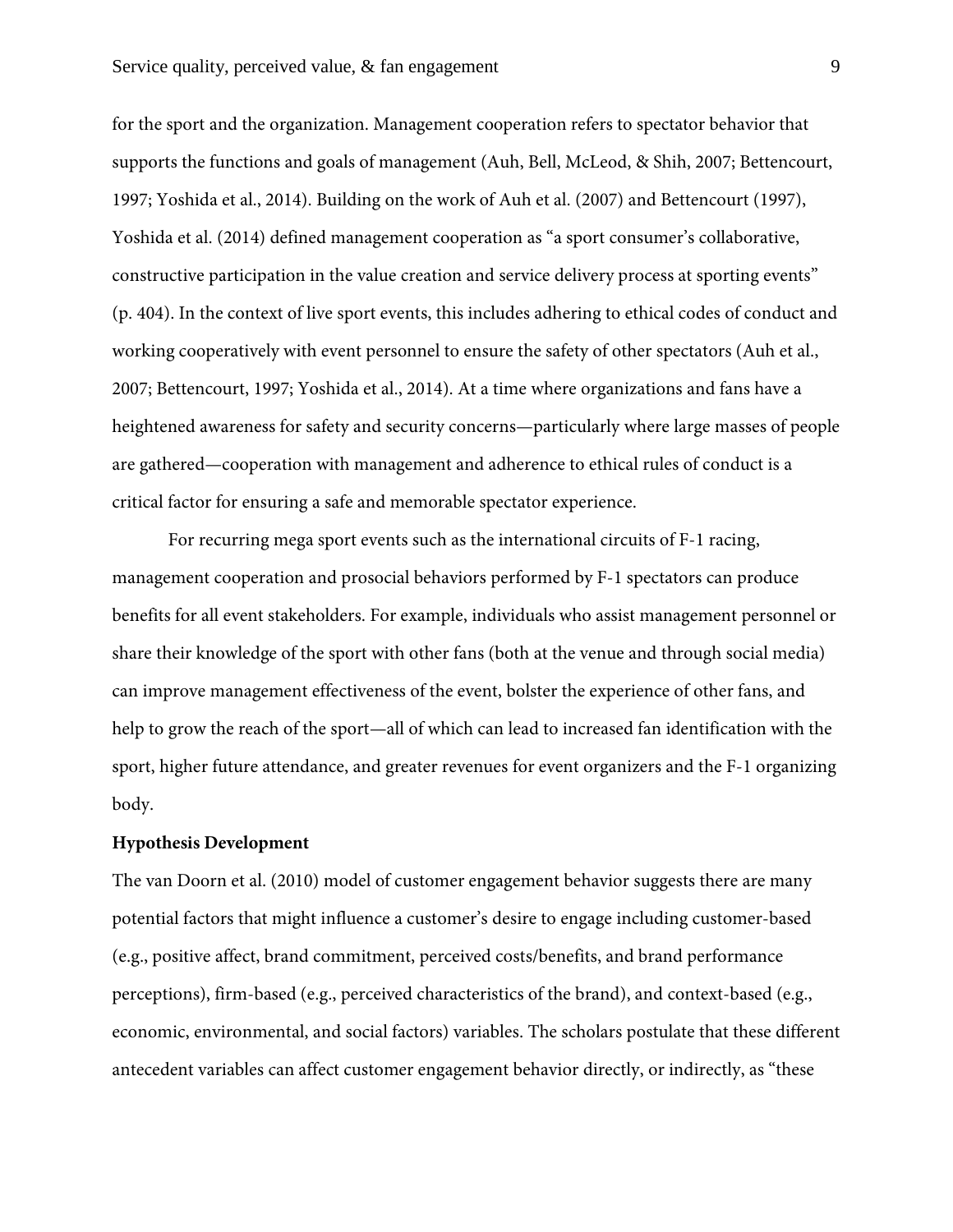factors can interact with each other and help enhance or inhibit the effect of a particular focal factor on CEB" (p. 256).

In the study presented here, we investigated both firm-related (i.e., interaction and physical environment service quality factors) and customer-related (i.e., utilitarian and hedonic value perceptions) antecedents to fan engagement behavior and tested their influence on the management cooperation and prosocial behavior of sport spectators. As van Doorn et al. (2010) asserted, investigating specific antecedents to different types of customer engagement—and identifying which antecedents are stronger or weaker predictors of future engagement behavior—can contribute meaningful theoretical and practical implications.

Prior research confirms the quality-value-behavior relationships that can exist in different settings (Byon et al., 2013; Cronin, Brady, & Hult, 2000; Yoshida et al., 2013). However, as of this date, no prior studies have investigated the specific effects of controllable service quality factors (i.e., interactive and physical environment quality) on a sport fans' propensity to engage as both a human resource (i.e., through management cooperation) and as a promoter of the firm (i.e., through prosocial behavior). It can be theorized that based on the transactional nature of the interactive service quality and utilitarian value constructs, the association between these two factors will be stronger than the association between interactive service quality and hedonic value. Furthermore, if we consider prior research (e.g., Wakefield, Blodgett, & Sloan, 1996) that confirmed certain physical environment variables can have a positive influence on the pleasure experienced by sport spectators, it can be theorized that physical environment quality will have a stronger association with hedonic value than with the utilitarian value experienced by event attendees.

To theorize the expected relationships between the two value dimensions and the two extra-role behaviors, it may be worthwhile to consider how each variable was measured. Utilitarian value was measured as the perceived price/value for money spent. It can be expected that when greater perceptions of utilitarian value are experienced, spectators may feel more inclined to do things to make the event's management easier. As well, hedonic value was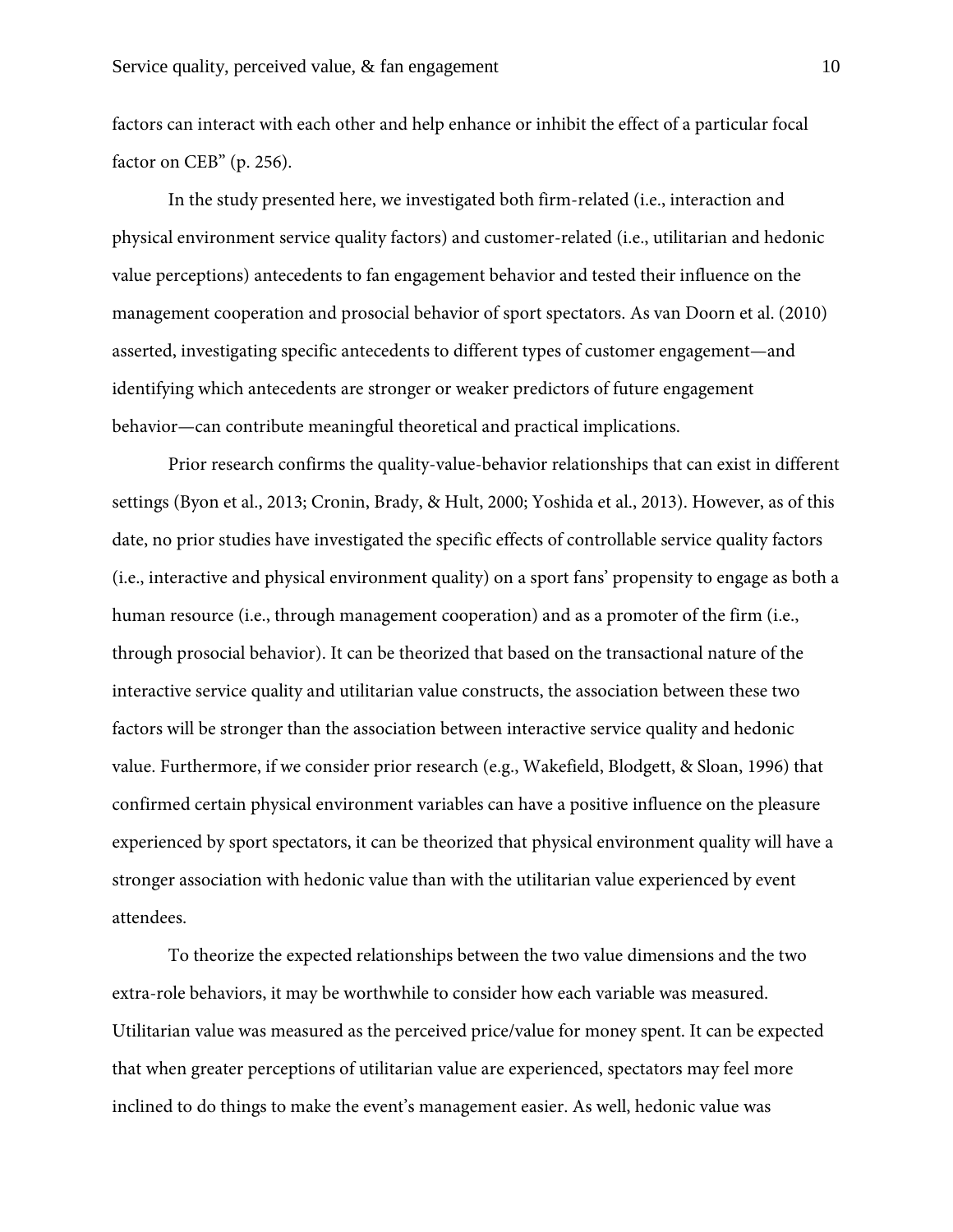measured as emotion-driven value based on the thrill and excitement of the event. It can be expected that when greater levels of hedonic value are experienced, spectators may be eager and willing to share information about the event or the sport with other fans. Thus, the following hypotheses are proposed:

H1a: Interaction service quality will have a stronger association with utilitarian value than hedonic value

H1b: Physical environment service quality will have a stronger association with hedonic value than utilitarian value

H2a: Utilitarian value will have a stronger association with management cooperation than prosocial behavior

H2b: Hedonic value will have a stronger association with prosocial behavior than management cooperation

#### **Method**

#### **Participants and Data Collection Procedures**

Spectators attending the Chinese Grand Prix race on the final day of the three-day F-1 event were recruited for this study. In order to control for the influence of core-service related variables, data were collected prior to the start of the final race. Although random sampling is a preferred method, collecting data randomly was not feasible due to the size and scale of the event. Thus, a convenience sample was obtained using the following data collection procedures: (a) 15 trained assistants were stationed in all three seating sections (i.e., main straight, back straight, and general admission). This ensured a representative sample reflective of spectators seated in the different sections; (b) data were only collected from spectators who also attended at least one of the practice or qualifying sessions (i.e., practice round held in day 1 or qualifying round held in day 2). This requirement was to increase opportunities for study participants to experience service encounters with event staff and increased interaction with physical environment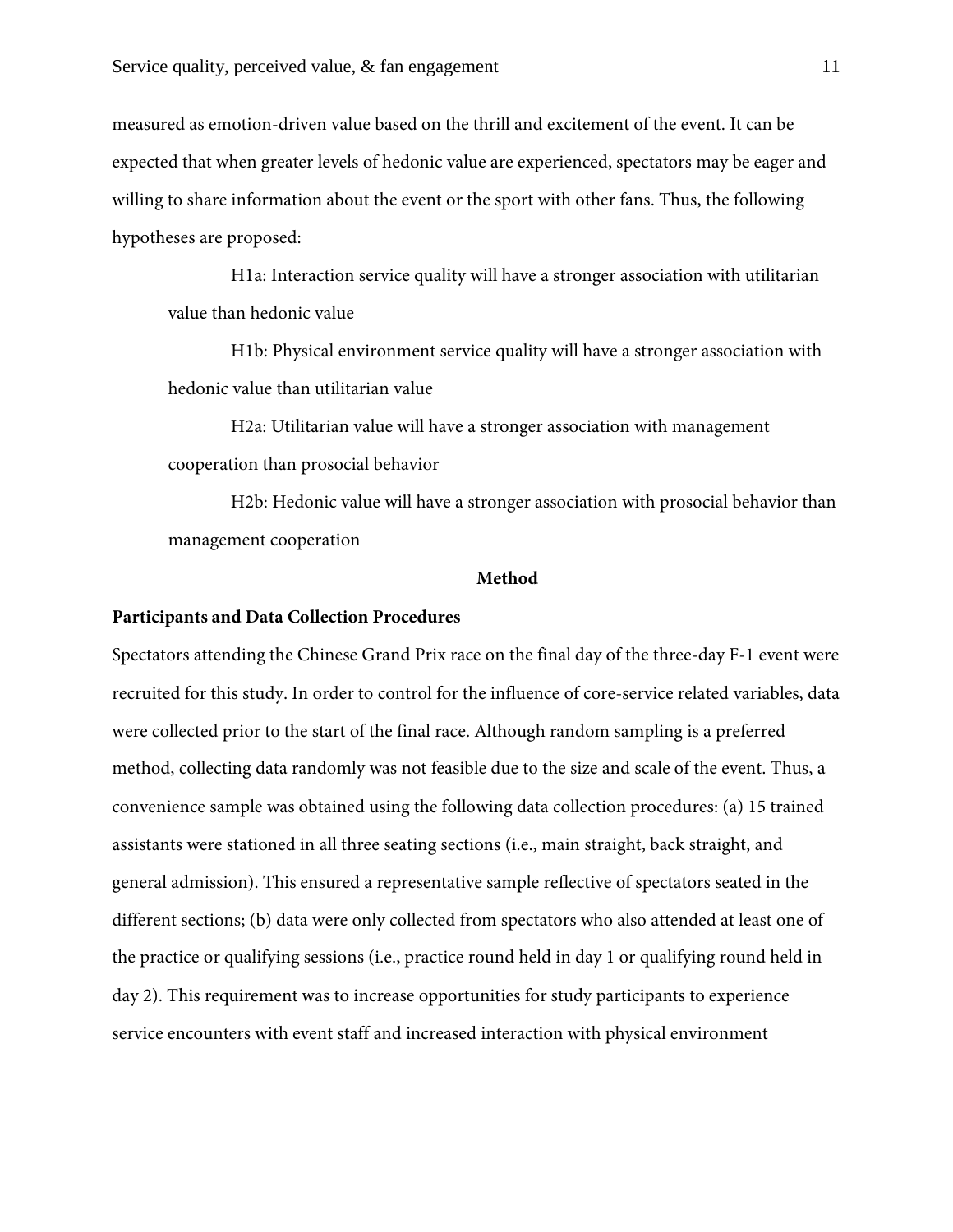variables; and (c) incentives (e.g., Shanghai F-1 souvenir) were provided in return for participating in the survey.

As a result of these data collection practices, data were collected from 655 spectators who attended both the final day of the F-1 event and at least one of the practice or qualifying sessions. Eighteen questionnaires were found to be incomplete for a total of 637 responses (*N* = 637). The research participants skewed towards being male where men accounted for 64.6% and women accounted for 35.4% of total respondents. Approximately 70% of respondents were 36 years of age or younger and approximately 80% were 42 years of age or younger.

#### **Measures**

The instrument for this study consisted of four sections: a) service quality; b) perceived value; c) fan engagement behavior; and d) socio-demographic and attendance information. Scale items were modified from pre-existing scales (e.g., Byon et al., 2013; Dholakia, Blazevic, Wiertz, & Algesheimer, 2009; Hill & Green, 2000) to fit the context of this study.

Guided by the Brady and Cronin (2001) model, controllable service quality elements were measured based on as two dimensions: interaction quality (human elements) and physical environment quality (non-human elements). As Brady and Cronin (2001) confirmed, the interaction service quality perceived by customers can be influenced by the attitude, behavior, and expertise of the organization's employees (i.e., the friendliness, courtesy, and professionalism exhibited). For this study, specific personnel were selected with whom a spectator would most likely have interactions with during the event (i.e., ticket takers, security officers, ushers, and restaurant workers) and the friendliness, courtesy, and professionalism experienced during these interactions was measured using six items adapted from previous scales (Byon et al., 2013). Physical environment quality was assessed by measuring environmental elements often found in the sportscape, including venue aesthetics, layout, accessibility, signage, seating comfort,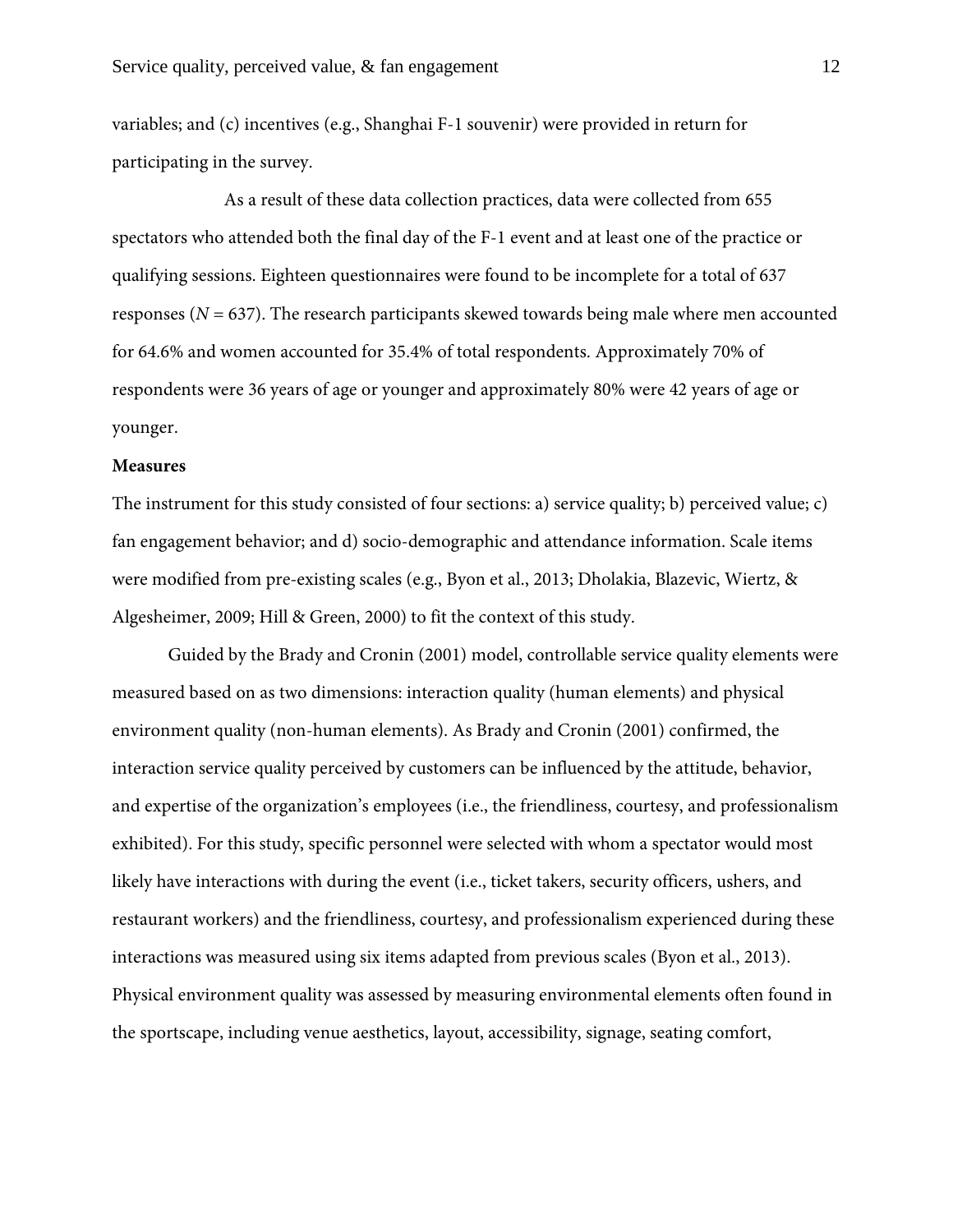scoreboard quality, and the quality of concessions offered. Six items adapted from previous scales (Hill & Green, 2000; Wakefield et al., 1996) were used to measure this construct.

Perceived value was measured based on two dimensions: utilitarian value and hedonic value. Utilitarian value (price/value for money) was assessed using three items (Byon et al., 2013) and hedonic value (emotion-driven value) was assessed via four emotional response items (i.e., "Happy", "Energetic", "Excited", and "Thrilled") precluded by the phrase, "At the F-1 event I feel… " (Petrick, 2002).

To investigate the spectator's role as both a human resource of and a promotor for the organization, two extra-role fan engagement behaviors were measured. Management cooperation (Auh et al., 2007; Bettencourt, 1997; Yoshida et al., 2014) and prosocial behavior (Dholakia et al., 2009; Yoshida et al., 2014) were each measured using three items adapted from previous research. A 7-point Likert scale anchored by "strongly disagree" (1) and "strongly agree" (7) was used to measure all the constructs within the proposed model. The final section contained questions phrased in a multiple-choice format to measure demographic information including gender, age, ethnicity, education, and place of residence. All measurement items are presented in the Appendix.

It is important to consider fan composition at Formula One events where spectators are comprised of multiple nationalities. According to Reid and Sylt (2011), on average, 20-30% of spectators attending F-1 events are international traveling fans. As such, surveying diverse fans including foreign nationals—is essential to accurately represent the composition of fans attending an F-1 event. Thus, two types of survey questionnaires were formed: (a) a Chinese version and (b) an English version. Accordingly, a back translation was conducted to ensure translation accuracy (Brislin, 1970). First, the original scales were translated into Chinese by a native Chinese who was fluent in English. Then, the translated version was converted back into English by a scholar who was also fluent in both English and Chinese. Following the back translation, it was found that there were no discrepancies in terms of the clarity of the items between the two versions.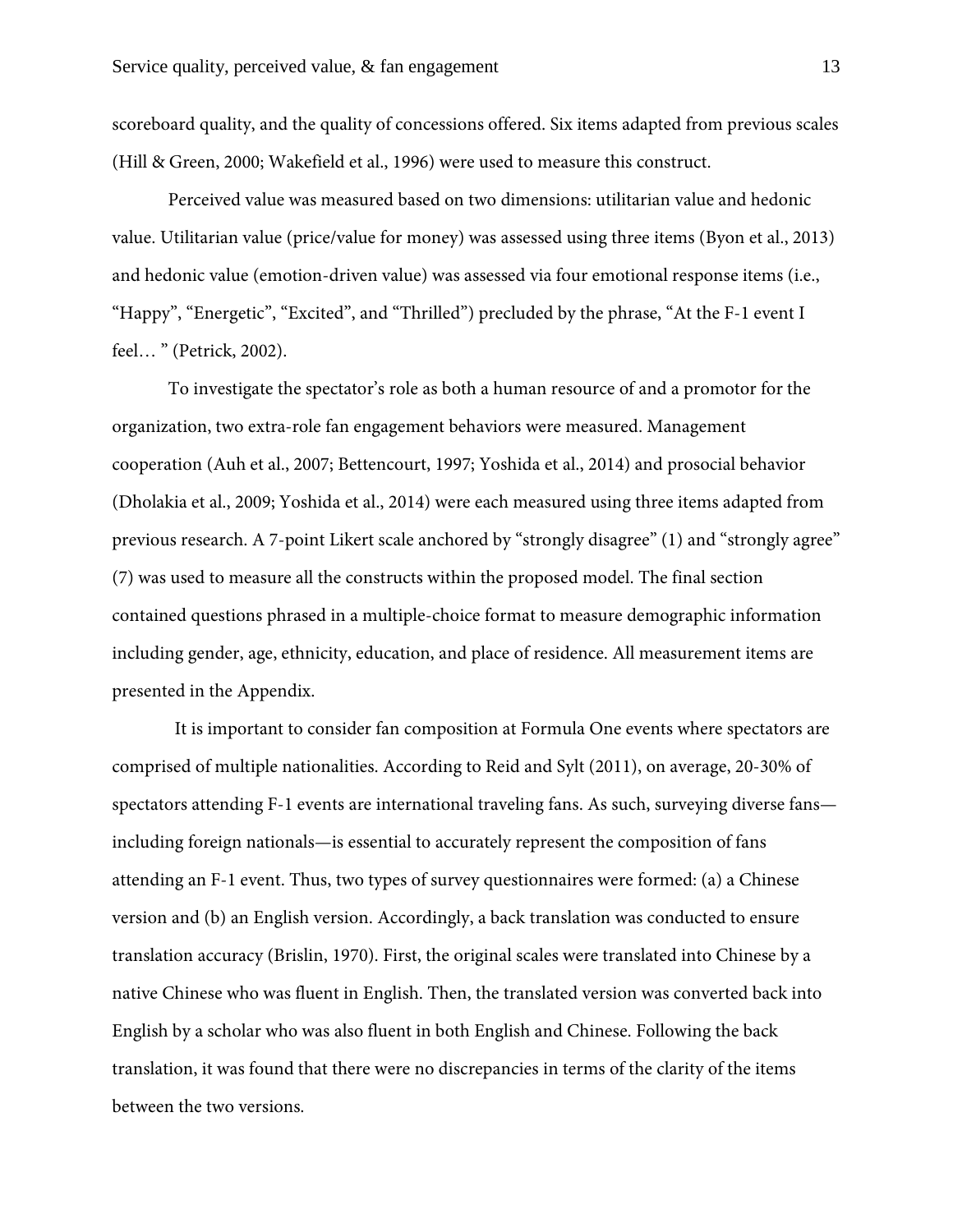#### **Results**

## **Measurement Model**

Anderson and Gerbing's (1988) two-step modeling approach was then used to test the hypothesized structural model. A CFA was first performed to test the measurement model, followed by a SEM to test the hypothesized structural model using the MPlus 6 statistical modeling program. A confirmatory factor analysis (CFA) was performed and results provided support for the measurement model. Per Hair et al.'s (2010) recommendation for examining model fit, several goodness of fit measures were adopted and results showed that the data fit the model well  $(\chi^2 = 930.94, p < .001; \chi^2/df = 3.58; CFI = 0.94; RMSEA = 0.06; and SRMR = 0.04).$ All factor loadings were statistically significant ( $p < .05$ ) and ranged from 0.61–0.91, demonstrating good convergent validity (Anderson & Gerbing, 1988). Discriminant validity was confirmed using Fornell-Larcker's (1981) criterion where the squared correlations among all latent variables were compared to their respective AVE values. None of the squared correlations were above their respective AVE values, providing support for discriminant validity. Reliability was assessed through the evaluation of Cronbach's alpha, composite reliability (CR) and average variance extracted (AVE). All values were above the respective thresholds (i.e., .70, .70, and .50: Bagozzi & Yi, 1988; Fornell & Larcker, 1981; Hair et al., 2010) with the exception of one factor (i.e., physical environment quality) whose AVE value was slightly below the cutoff (AVE = 0.45;  $CR = 0.83$ ). Factor loadings and reliability scores are presented in Table 1.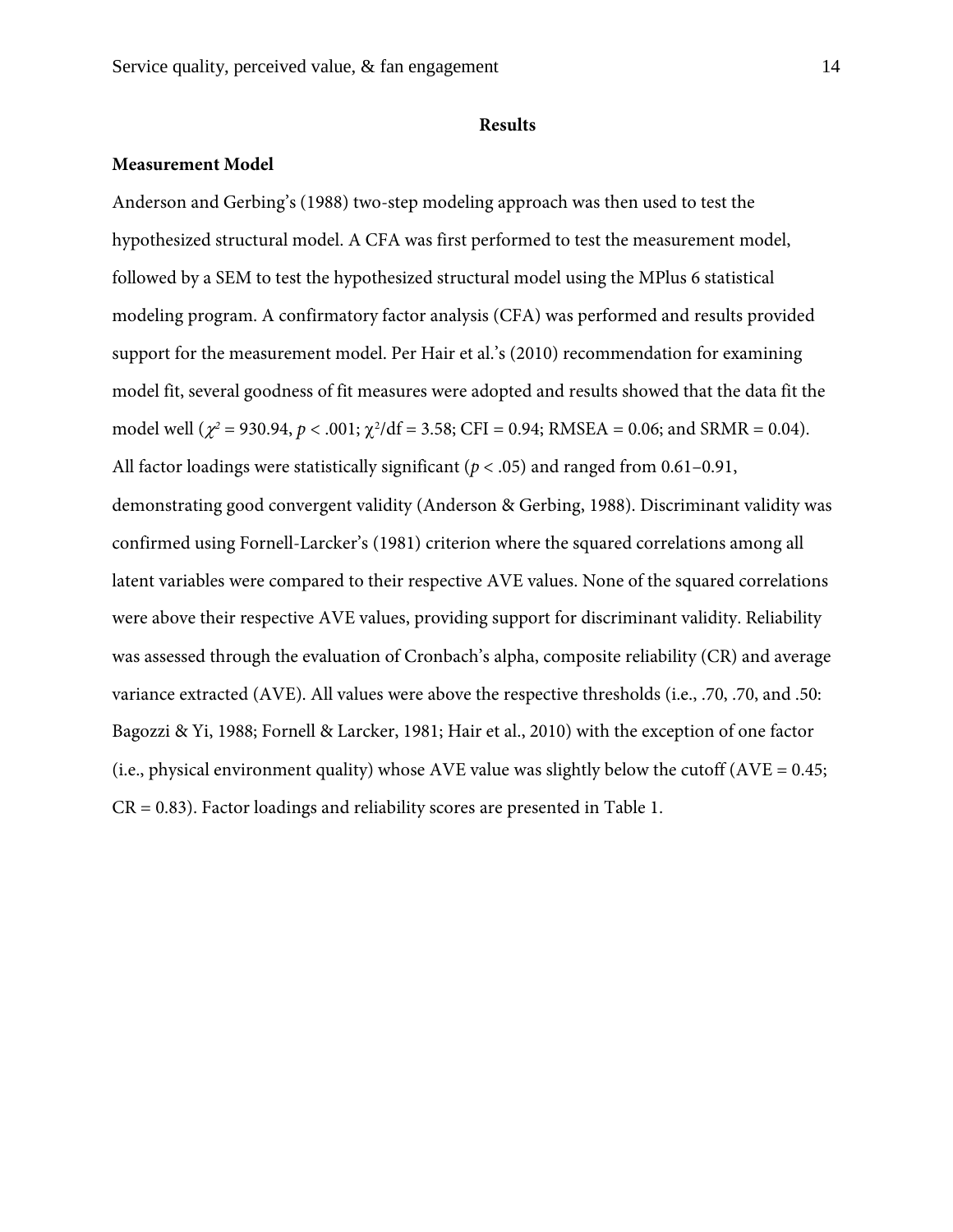| <b>Variables</b>                          | $\pmb{\lambda}$ | $\alpha$ | CR  | <b>AVE</b> |
|-------------------------------------------|-----------------|----------|-----|------------|
| <b>Interactive Service Quality (ISQ)</b>  |                 | .94      | .95 | $.74\,$    |
| ISQ <sub>1</sub>                          | .89             |          |     |            |
| ISQ <sub>2</sub>                          | .91             |          |     |            |
| ISQ <sub>3</sub>                          | .91             |          |     |            |
| ISQ 4                                     | .80             |          |     |            |
| ISQ <sub>5</sub>                          | .84             |          |     |            |
| ISQ 6                                     | .82             |          |     |            |
| <b>Physical Environment Quality (PEQ)</b> |                 | .83      | .83 | .45        |
| PEQ 1                                     | .61             |          |     |            |
| PEQ 2                                     | .73             |          |     |            |
| PEQ 3                                     | .72             |          |     |            |
| PEQ 4                                     | .69             |          |     |            |
| PEQ 5                                     | .67             |          |     |            |
| PEQ 6                                     | .61             |          |     |            |
| Utilitarian Perceived Value (UPV)         |                 | .90      | .90 | .75        |
| UPV <sub>1</sub>                          | .87             |          |     |            |
| UPV <sub>2</sub>                          | .89             |          |     |            |
| UPV <sub>3</sub>                          | .84             |          |     |            |
| <b>Hedonic Perceived Value (HPV)</b>      |                 | .93      | .94 | .78        |
| ${\rm HPV}$ 1                             | .84             |          |     |            |
| HPV <sub>2</sub>                          | .89             |          |     |            |
| HPV <sub>3</sub>                          | .91             |          |     |            |
| HPV <sub>4</sub>                          | .90             |          |     |            |
| <b>Management Cooperation (MGC)</b>       |                 | .90      | .90 | .76        |
| MGC 1                                     | .89             |          |     |            |
| MGC 2                                     | .88             |          |     |            |
| MGC 3                                     | .82             |          |     |            |
| <b>Prosocial Behavior (PSB)</b>           |                 | .94      | .94 | .83        |
| PSB <sub>1</sub>                          | .88             |          |     |            |
| PSB <sub>2</sub>                          | .85             |          |     |            |
| PSB <sub>3</sub>                          | $.74\,$         |          |     |            |

**Table 1.** Results of Confirmatory Factor Analysis *(N* = 637*)*

# **Model Comparison**

Before proceeding to analyzing the proposed model, the hypothesized structural model was compared to a more restricted model using the  $\chi^2$  difference test (Kline, 2010). For the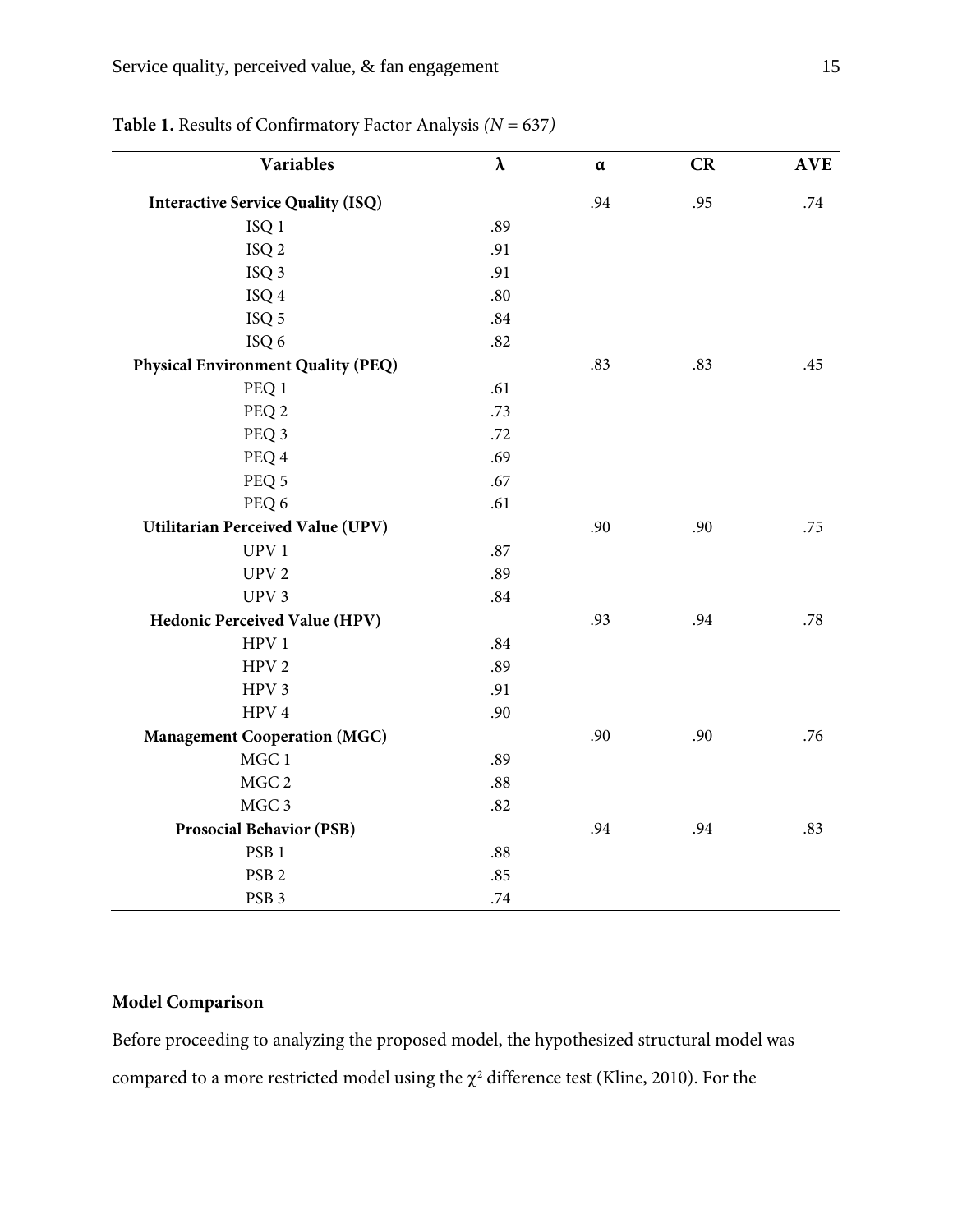competing model, four paths were hypothesized to represent sequential relationships between constructs (e.g., interaction quality  $\rightarrow$  utilitarian value  $\rightarrow$  management cooperation and physical environment quality  $\rightarrow$  hedonic value  $\rightarrow$  prosocial behavior). The more restricted model was proposed based on results of prior studies that show interactive quality elements can be positively associated with utilitarian value (Yoshida et al., 2013), while physical environment variables can prompt the hedonic feelings spectators often experience in a sport setting (Wakefield et al., 1996).

SEM was performed on the competing model and multiple goodness-of-fit measures were computed ( $\chi^2$  = 1239.00,  $p < .001$ ;  $\chi^2/df = 4.61$ ; CFI = 0.92; RMSEA = 0.08; and SRMR = 0.14). To perform the  $\chi^2$  difference test, the difference in  $\chi^2$  values and degrees of freedom was calculated  $(\Delta \chi^2)_{(4)} = 198.60$  and the result indicated that the  $\chi^2$  difference was found to be statistically significant ( $\Delta \chi^2$ <sub>(4)</sub> = 198.60) at the .01 level, indicating that the proposed model is deemed superior.

#### **Common Method Variance**

Examining the common method variance (CMV) was necessary to confirm whether the results of the current study were biased by CMV, which is defined as "variance that is attributable to the measurement method rather than to the constructs the measures represent" (Podsakoff, MacKenzie, Lee, & Podsakoff, 2003; p. 879). Testing for CMV was crucial because the findings were derived from data that were collected from the same source (e.g., spectator), and predictors and outcome variables were measured simultaneously. To this end, we conducted an ex-post statistical control in dealing with CMV bias: Harman's single factor method (Andersson & Bateman, 1997). In terms of the Harman's single factor method, this technique has been regarded as one of the most widely used methods to examine CMV (Podsakoff et al., 2003). In order to run this test, we loaded all variables used in the model into exploratory factor analysis (EFA) using principal component analysis (PCA) with unrotated factor solution. The results showed that a total of 27% of the variance was explained by the single factor. Scholars suggest that if a total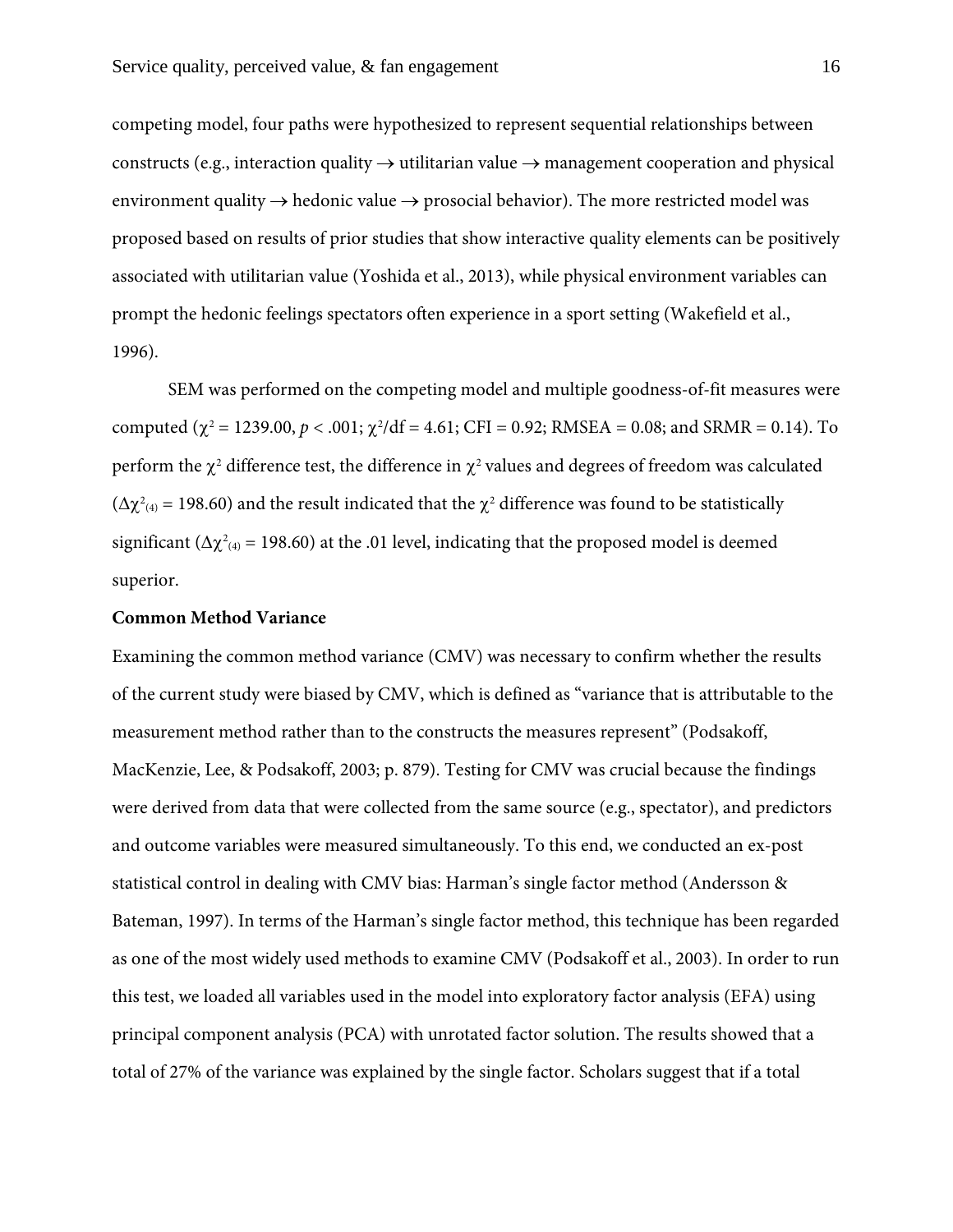variance explained is less than 50%, CMV is not an issue (Andersson & Bateman, 1997; Aulakh & Gencturk, 2000).

#### **Structural Model**

A SEM was performed to examine path coefficients and strength of associations among the six factors. Goodness-of-fit measures showed that the data for the proposed structural model fit the model well ( $\chi^2$  = 1040.40,  $p < .001$ ;  $\chi^2$ /df = 3.92; CFI = 0.94; RMSEA = 0.07; and SRMR = 0.07). Hypothesis 1a predicted that interaction quality would have a stronger association utilitarian value than with hedonic value. While both relationships were positive and statistically significant, interaction quality had a slightly stronger association with hedonic value ( $\beta$  = 0.34,  $p$  < .001) than with utilitarian value ( $\beta$  = 0.32,  $p$  < .001), thus Hypothesis 1a was not supported. Hypothesis 1b predicted that physical environment quality would have a stronger association with hedonic value than with utilitarian value. However, although both relationships were positive and statistically significant, physical environment quality had a stronger association with utilitarian value ( $β = 0.44$ ,  $p < .001$ ) than with hedonic value ( $β = 0.21$ ,  $p < .001$ ), thus Hypothesis 1b was not supported.

Results also indicated that utilitarian value had a stronger association with management cooperation ( $β = 0.41, p < .001$ ) than with prosocial behavior ( $β = 0.35, p < .001$ ), thus Hypothesis 2a was supported. Hypothesis 2b predicted that hedonic value would have a stronger association prosocial behavior than with management cooperation. However, although both relationships were positive and statistically significant, hedonic value had a stronger association with management cooperation ( $\beta$  = 0.15,  $p$  < .001) than with prosocial behavior ( $\beta$  = 0.10,  $p$  < .005), thus Hypothesis 2b was not supported.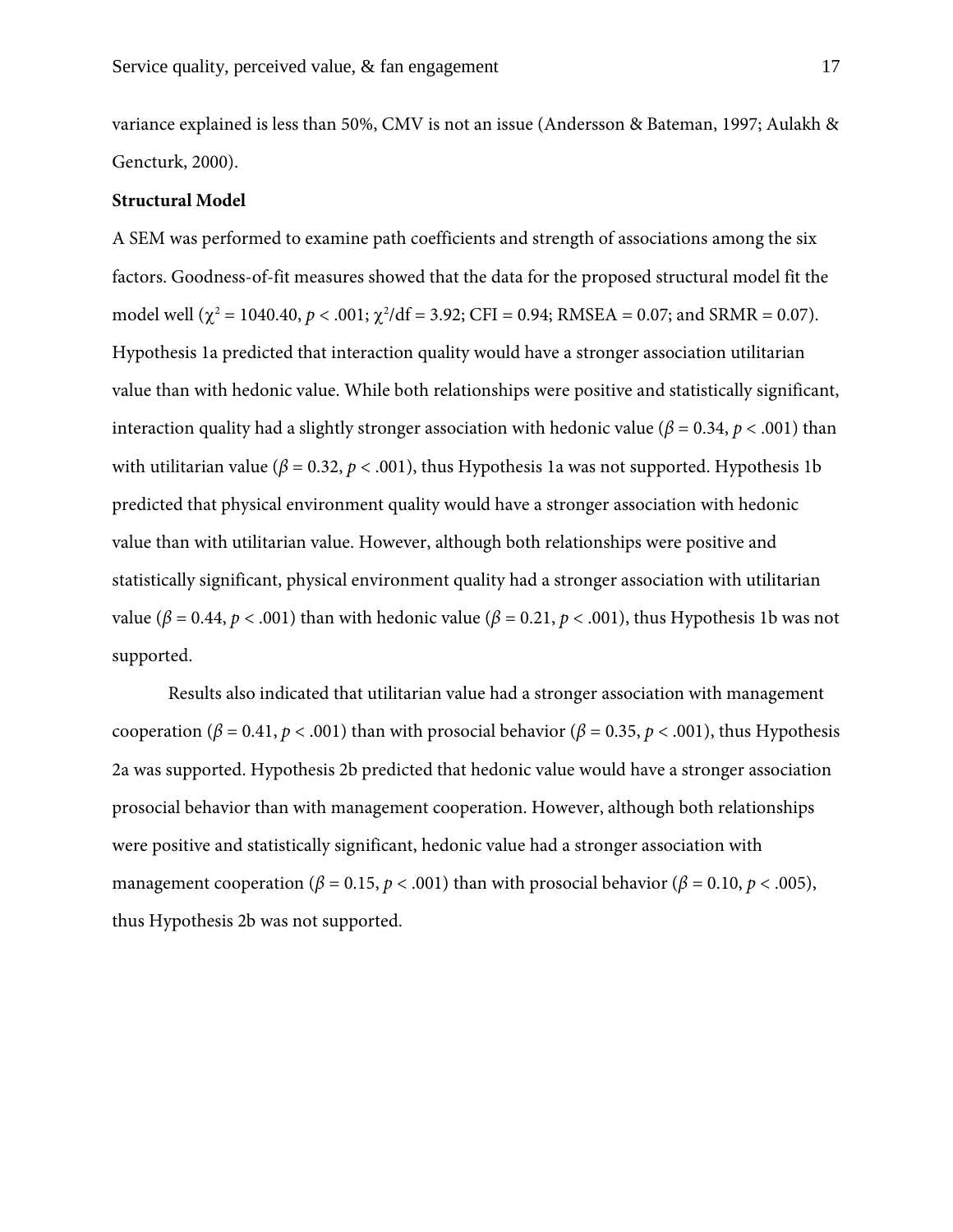

#### **Figure 1.** Final Research Model

Goodness-of-fit statistics: 2 = 1040.40; CFI = .94; RMSEA = .07; SRMR = .07  $*$ p < .05,  $*$  $*$ p < .01

#### **Indirect Effects**

To examine these relationships further, the indirect effects of both service quality factors on both fan engagement behaviors as mediated by utilitarian and hedonic value were calculated using bootstrap analysis via the MPlus 6 statistical program. For the analysis, 2000 bootstrap samples were requested and 95% confidence intervals were computed using the bootstrap percentile method (Mallinckrodt, Abraham, Meifen, & Russell, 2006). Results of the analysis are shown in Table 2 including the lower and upper limits for the bootstrap 95% confidence interval. The confidence intervals for each of the indirect effects do not contain zero; thus, the mediation effect of interaction quality on management cooperation and prosocial behavior through utilitarian and hedonic value, and the mediation effect of physical environment quality on management cooperation and prosocial behavior through utilitarian and hedonic value were statistically significant at the 0.05 level. A total of 47% of the variance in utilitarian value and 25% of the variance in hedonic value was explained by interaction quality and physical environment quality factors, while a total of 24% of the variance in management cooperation and 15% of the variance in prosocial behavior was explained by perceived utilitarian and hedonic value.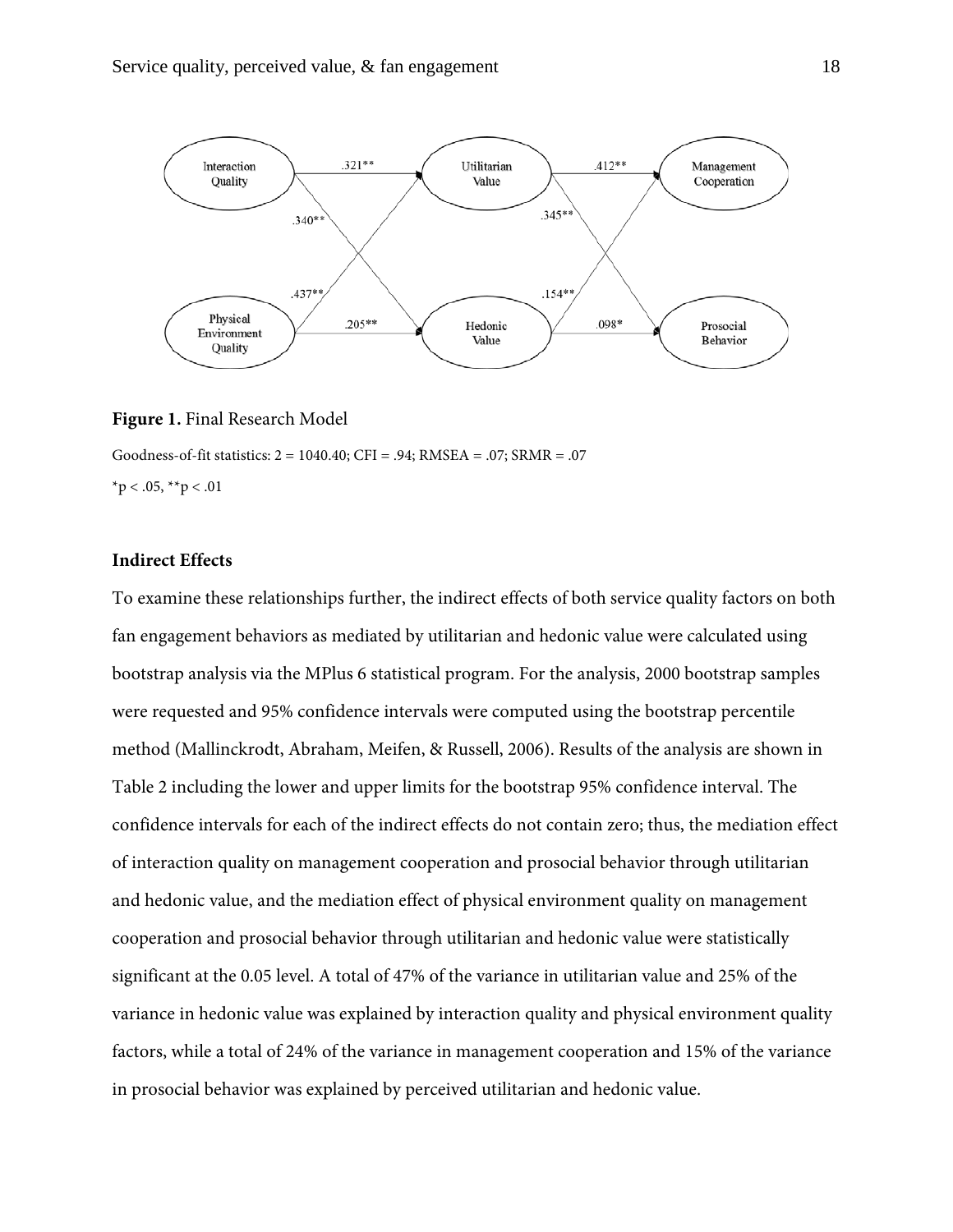|                                                             | SEM result |           | Bootstrap<br>estimate |           |       | Bootstrap<br>Percentile (95% |
|-------------------------------------------------------------|------------|-----------|-----------------------|-----------|-------|------------------------------|
|                                                             |            |           |                       |           |       | $CI$ )                       |
| Path/effect                                                 | β          | <b>SE</b> | $\beta$               | <b>SE</b> | Lower | Upper                        |
| Interaction $SQ \rightarrow U$ tilitarian Value             | $0.321**$  | 0.046     | $0.346**$             | 0.071     | 0.220 | 0.460                        |
| Utilitarian Value $\rightarrow$ Management                  | $0.412**$  | 0.042     | $0.423**$             | 0.055     | 0.334 | 0.512                        |
| Cooperation                                                 |            |           |                       |           |       |                              |
| Interaction $SQ \rightarrow Hedonic$ Value                  | $0.340**$  | 0.051     | $0.328**$             | 0.065     | 0.220 | 0.437                        |
| Hedonic Value → Management                                  | $0.154**$  | 0.044     | $0.177**$             | 0.061     | 0.080 | 0.285                        |
| Cooperation                                                 |            |           |                       |           |       |                              |
| Physical Environment $SQ \rightarrow U$ tilitarian          | $0.437**$  | 0.048     | $0.656**$             | 0.092     | 0.511 | 0.812                        |
| Value                                                       |            |           |                       |           |       |                              |
| Utilitarian Value $\rightarrow$ Prosocial Behavior          | $0.345**$  | 0.046     | $0.360**$             | 0.060     | 0.264 | 0.461                        |
| Physical Environment $SQ \rightarrow Hedonic$               | $0.205**$  | 0.054     | $0.276**$             | 0.092     | 0.129 | 0.432                        |
| Value                                                       |            |           |                       |           |       |                              |
| Hedonic Value $\rightarrow$ Prosocial Behavior              | $0.098*$   | 0.047     | 0.115                 | 0.065     | 0.015 | 0.225                        |
| $ISO \rightarrow UV \rightarrow$ Management Cooperation     | $0.132**$  | 0.024     | $0.146**$             | 0.035     | 0.088 | 0.203                        |
| $ISO \rightarrow HV \rightarrow Management Cooperation$     | $0.052**$  | 0.017     | $0.058**$             | 0.022     | 0.024 | 0.096                        |
| $PESQ \rightarrow UV \rightarrow$ Management Cooperation    | $0.180**$  | 0.028     | $0.278**$             | 0.056     | 0.195 | 0.378                        |
| $PESQ \rightarrow HV \rightarrow Management Cooperation$    | $0.032*$   | 0.012     | 0.049                 | 0.026     | 0.016 | 0.098                        |
| $ISO \rightarrow UV \rightarrow \text{Prosocial Behavior}$  | $0.111**$  | 0.022     | $0.125**$             | 0.031     | 0.073 | 0.176                        |
| $ISO \rightarrow HV \rightarrow \text{Prosocial Behavior}$  | $0.033*$   | 0.017     | 0.038                 | 0.022     | 0.004 | 0.073                        |
| $PESQ \rightarrow UV \rightarrow \text{Prosocial Behavior}$ | $0.151**$  | 0.027     | $0.236**$             | 0.055     | 0.156 | 0.336                        |
| $PESQ \rightarrow HV \rightarrow \text{Prosocial Behavior}$ | 0.020      | 0.011     | 0.032                 | 0.024     | 0.002 | 0.076                        |

**Table 2.** Mediation of the effects of interaction and physical environment service quality on management cooperation and prosocial behavior through utilitarian and hedonic value.

*Note.* 2,000 bootstrap samples; \**p* < .05, \*\**p* < .01.

SQ = Service Quality; ISQ = Interaction Service Quality; PESQ = Physical Environment Service Quality; UV = Utilitarian Value; HV = Hedonic Value

## **Discussion**

The primary objective of this study was to identify which controllable service elements (service variables associated with event personnel and with the physical environment) had a stronger influence on F-1 spectators' utilitarian and hedonic value perceptions and were stronger or weaker predictors of prosocial and management cooperation behavior. In the conceptual model presented here, ancillary service quality was measured as a two-dimensional construct consisting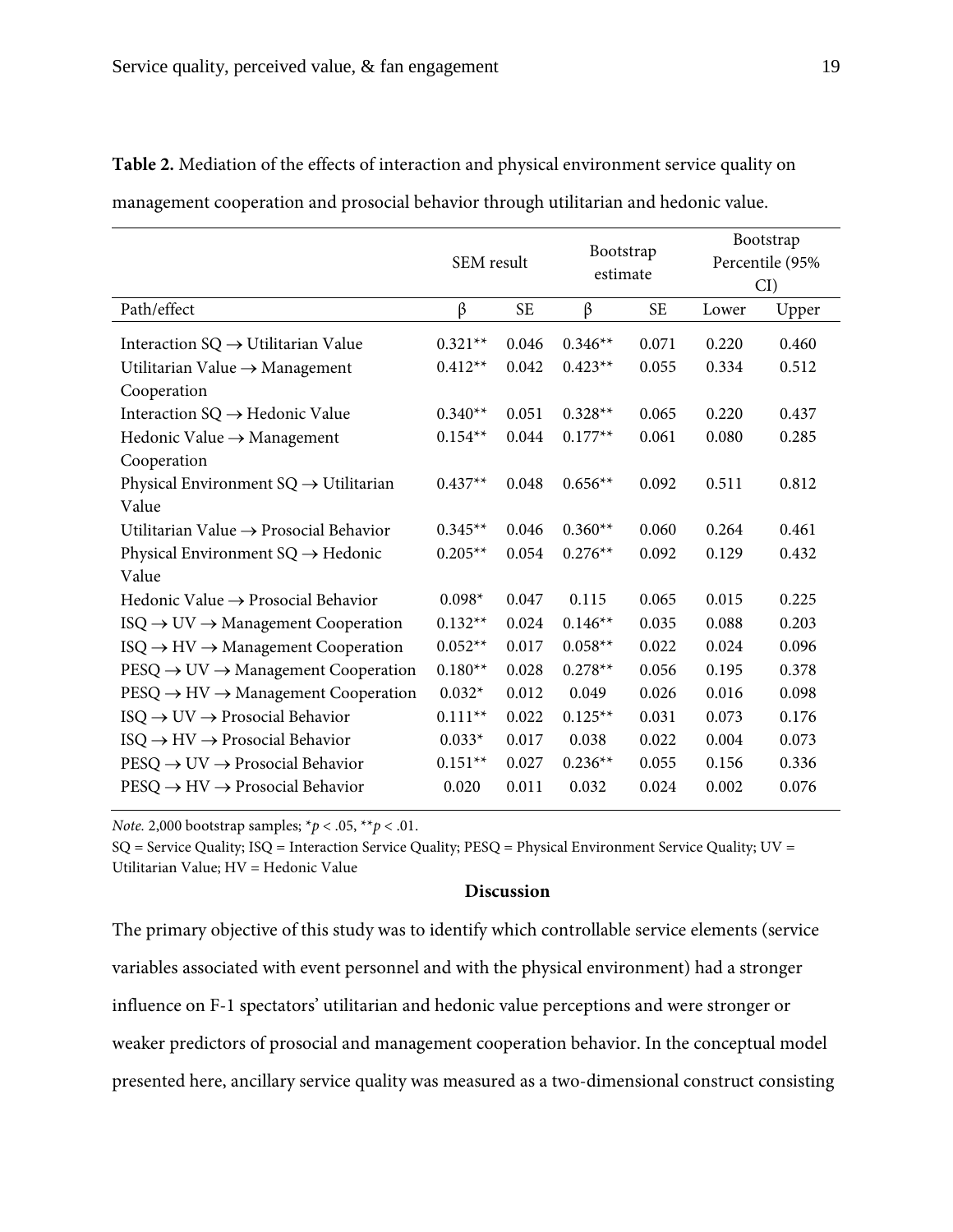of interaction (human elements) and physical environment (non-human elements) factors (Brady & Cronin, 2001). Perceived value was examined as a two-dimensional construct where an individual's utilitarian and hedonic value perceptions were measured and their role as intermediary variables in the relationship between ancillary service quality and fan engagement behavior was empirically tested. Findings suggest that variables related to the physical environment can have a stronger influence on utilitarian value perceptions and that greater levels of utilitarian value can prompt prosocial and management cooperation behavior.

#### **Theoretical Implications**

This study advances the theory of customer engagement in a sporting context. As van Doorn et al. (2010) conceptualized, both firm-based (interaction and physical environment variables) and customer-based (utilitarian and hedonic value) factors were found to be potential antecedents for greater customer engagement in the F-1 Chinese GP setting. As stated, spectator interactions with human and non-human service quality elements were positively associated with both utilitarian and hedonic value. However, while these interactions positively influenced the value spectators associated with the event, the influence of utilitarian value (price/value for money) on management cooperation and prosocial behavior was found to be stronger than the influence of hedonic value on both engagement behaviors. This findings was unexpected and may be somewhat surprising considering the size and spectacle of a F-1 racing event and the hedonic nature of live sport events (Yoshida et al., 2013). However, there are a few possible explanations for why utilitarian value was a stronger predictor of fan engagement.

First, the sport of F-1 is relatively new to China which poses several challenges. For instance, there are no drivers of Chinese descent driving in the F-1 series. Part of the sport's appeal in many countries is the nationalism associated with supporting a driver from a home country. However, China has no history of F-1 drivers or teams. In addition, the rules of F-1 can be hard to follow, especially for newer fans. As former McLaren team principal Martin Whitmarsh told the Associated Press, "F-1 improves with knowledge… [and] requires an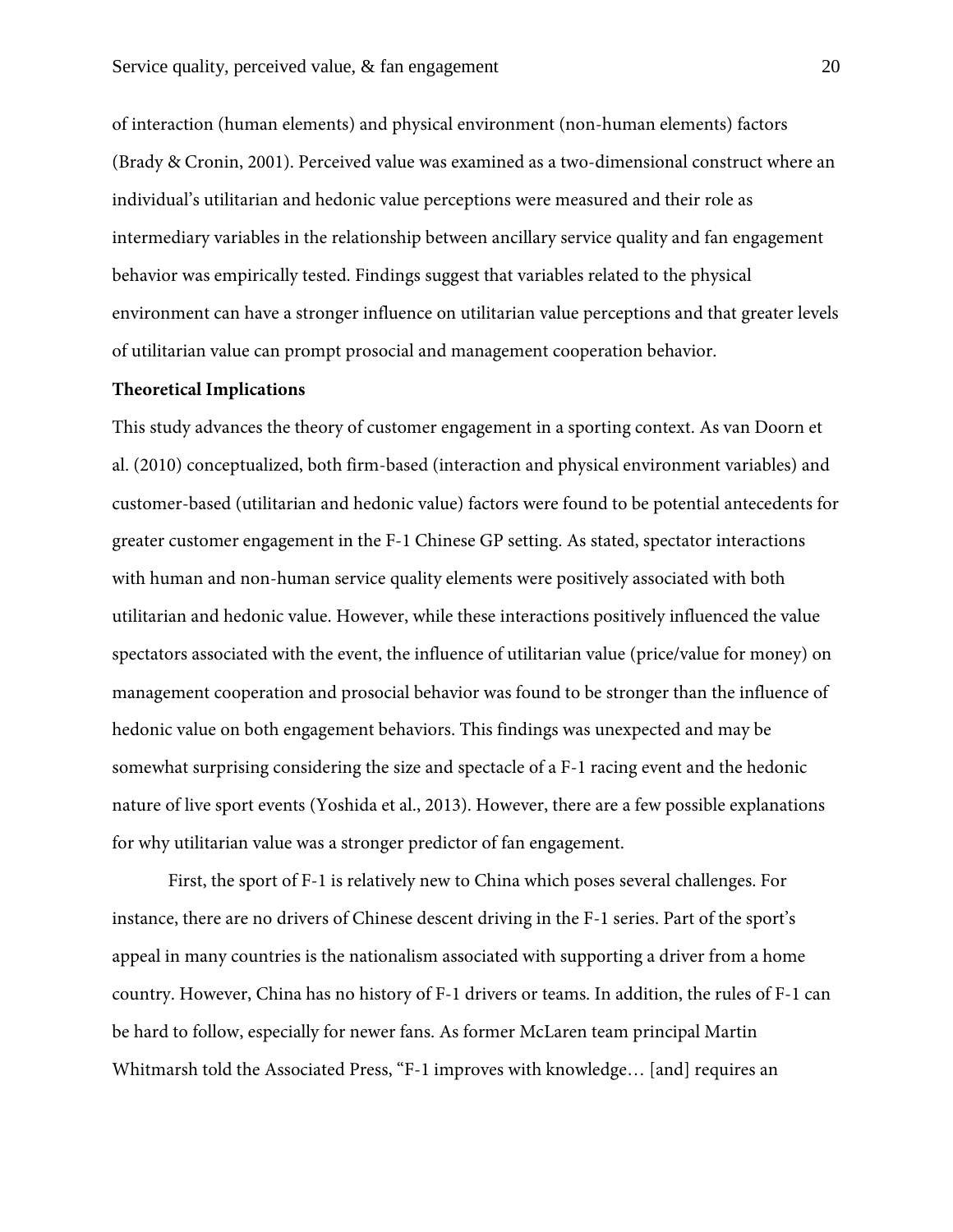understanding of the latest technology and often the arcane rules that can decide a race" (Casey, 2013). This might suggest that before fans can appreciate the hedonic aspects associated with attending an F-1 event—they need time to better understand the sport, its cutting edge technology, and its rules. The high cost of attending an international mega sporting event (i.e., ticket purchase, travel, and lodging) should also be considered when interpreting these findings. In fact, event organizers of the Chinese GP have lowered ticket prices in the past to increase affordability for its younger fans (Jensen et al., 2014). Although mega sport events can produce hedonic feelings and great emotion, these results suggest a boundary condition may be present, where the influence of hedonic value on specific engagement behaviors can depend on the price or size of the event.

Findings also show that physical environment variables were a stronger influence on utilitarian value than interaction service quality variables. This may suggest that even though interactions spectators have with event personnel can positively influence utilitarian value perceptions—physical environment factors such as venue aesthetics, layout and accessibility, comfortable seating, and quality of concessions may be more important in impacting how spectators assign value to their overall event experience. Perhaps this is because customers may have consistent expectations when it comes to the service they receive from an organization's employees. However, variables related to the physical environment are one way sport organizations can differentiate themselves and also provide added value to the event experience. Thus, this finding suggests that physical environment variables may be valued more highly (e.g., price/value for money) than spectator interactions with event personnel, especially where the venue and physical surroundings associated with F-1 circuit are typically more glamourous than those venues hosting local events.

The theoretical model presented here was tested in the context of a recurring mega sport event. Results from SEM show that spectators can act as both a human resource and a promotor of the sport organization. Findings suggest that human and non-human elements of service quality can positively influence spectator perceptions of utilitarian and hedonic value. Findings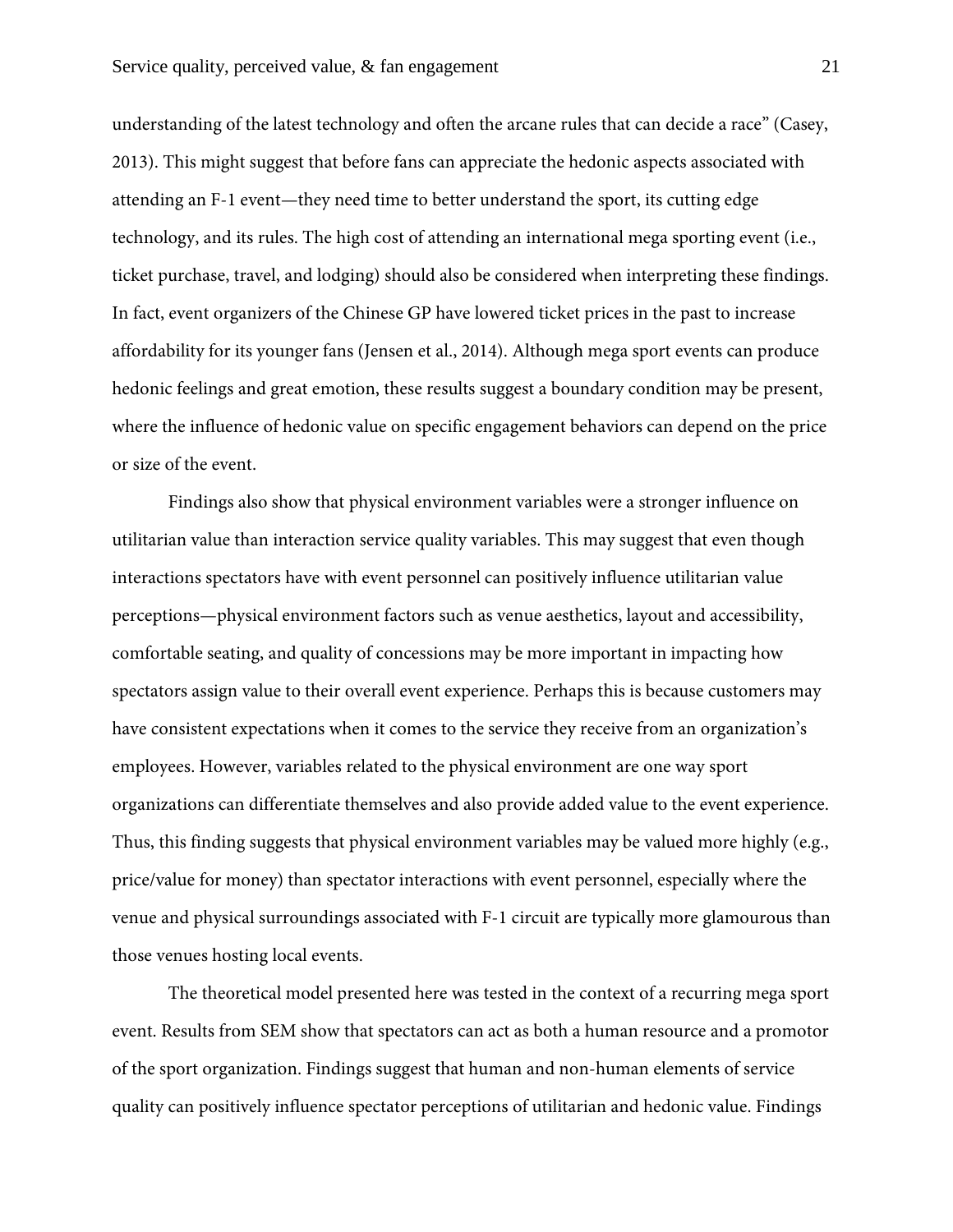indicate that when value perceptions are high, spectators are more likely to interact with other fans to promote the sport and sporting event, and to work cooperatively with event staff to make the event's management easier.

## **Practical Implications**

Findings from this study also offer important implications for event organizers and marketers of recurring mega sport events such as the Chinese GP. The consumption of sport through live game attendance can produce both hedonic and utilitarian value (Yoshida et al., 2013) and as these results suggest—spectator interactions with event personnel and physical environment variables can directly impact value perceptions. For large scale events such as those found in F-1 racing—where spectators invest more money (i.e., cost of tickets and travel) and time (i.e., travel and duration of the event) than when attending smaller scale sporting events—how well the sport organization delivers ancillary services can directly influence the value spectators associate with the overall event experience.

This includes providing courteous, friendly, and professional services; providing a clean and aesthetically pleasing venue; providing clear directions in and around the venue; providing high quality scoreboards; and providing high quality concessions. In this study, these items were found to directly influence the value spectators associated with attending the mega event. Due to the size and spectacle of mega sport events—and the costs associated with attending them customers may have higher expectations for these services and how well they are delivered can directly impact value perceptions. While event organizers understand the importance of providing high quality, ancillary services—for recurring mega sport events that only take place once per year, exceeding customer expectations for service quality is crucial for future sustainability of the event.

This study also suggests that the more utilitarian value (price/value for money) spectators associate with attending the event, the more likely they are to engage with event staff and other fans. Findings indicate that managers and event organizers should ensure the costs associated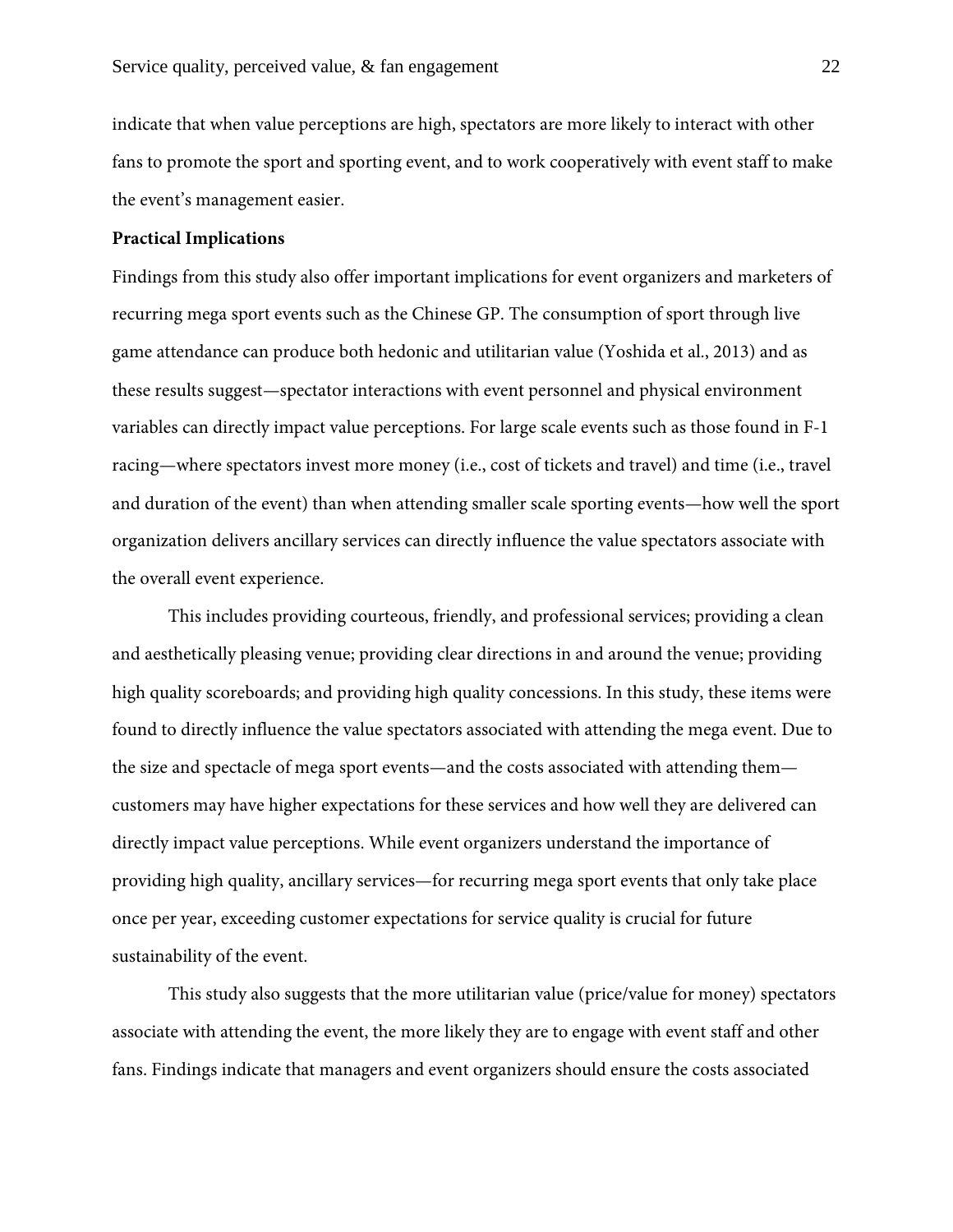with attending the event (i.e., ticketing, parking, and concessions) are fair and reasonable and that tiered pricing options are available. Organizers of mega sport events should also work with sponsors and partners to minimize gouging and increase the value for other ancillary services (i.e., lodging and travel) associated with attending an international mega sport event. As previously noted, event organizers have worked with F-1 management to provide more affordable ticketing options for event spectators. A further suggestion is to offer a loyalty program that rewards repeat spectators to the Chinese GP event. The findings presented here suggest that the spectators in this market may be more sensitive to pricing, but also more likely to engage with the organization and other fans when value perceptions are higher. Furthermore, as it has been suggested—F-1 is more complicated than other motorsports and it takes time for new fans to understand its rules and intricacies. A loyalty program that provides benefits for repeat attendance can also include a knowledge-based component (i.e., a DVD or book giveaway) to help promote the history and rules of the sport.

The results from this study also suggest that F-1 marketers should emphasize the connection found between physical environment variables and perceptions of utilitarian value. For instance, the Shanghai International Circuit is known for its stunning architecture and Chinese historical elements that are found throughout the venue. Findings suggest that the appealing design of the racing circuit can lead to greater perceptions of value and can prompt prosocial and management cooperation behavior. One suggestion is to provide guided or selfguided tours so spectators can explore all the elements within the venue and gain a better understanding of the historical components that make up the venue's design. The self-guided tours can take place anytime at the spectator's convenience, but guided tours can be offered during the practice and qualifying days or prior to the final race starting on the last day of race weekend. This strategy encourages spectators to visit the venue on days other than the final day or if they prefer to do the guided tour on the final race session—this offering will require them to arrive early which is always a challenging objective for event organizers.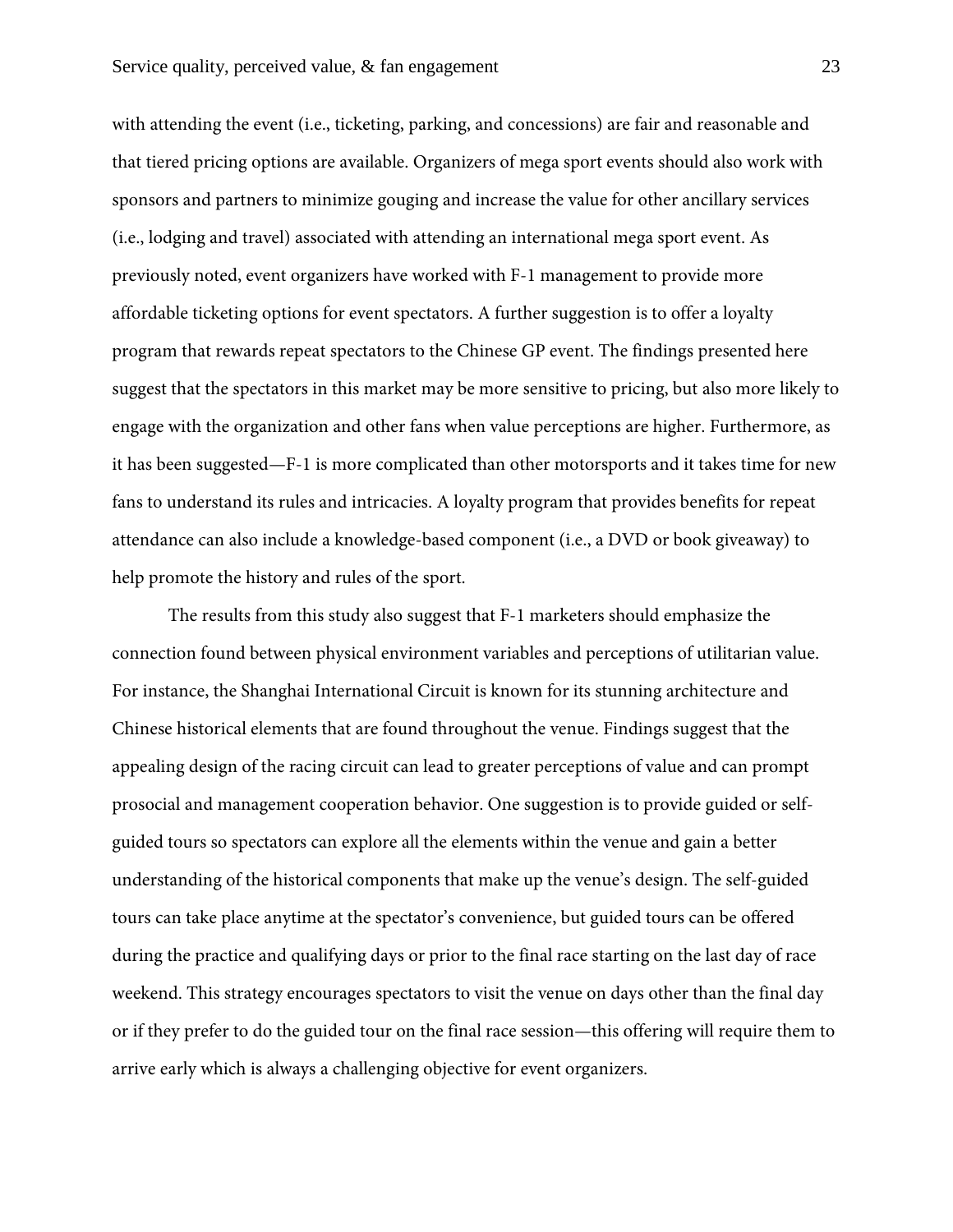Presently, the Chinese GP allows patrons who attend the Friday session to sit anywhere in the grandstands to watch the practice sessions from different views. An additional suggestion is to create a social media campaign using the Sina Weibo (China's version of Twitter as access to Twitter is currently blocked in China) platform, where spectators upload pictures from different views using a specific hashtag. Spectators can be challenged to visit as many different sections as they can and the individual who uploads pictures from the most sections can be selected to win a prize such as upgraded tickets, a behind-the-scenes tour, or the chance to meet some F-1 drivers. These types of activities can increase engagement which benefits both the spectator and the sport organization.

#### **Limitations and Future Directions**

There are some limitations to this study that should be acknowledged. As noted in the methodology section, data were collected prior to the start of the main race to control for the influence of core service quality variables on perceived value and levels of fan engagement. However, there are other potential determinants of fan engagement behavior that were not controlled for in this study. For instance, Yoshida et al. (2014) found that higher levels of team identification led to a greater level of management cooperation, prosocial behavior, and performance tolerance in a professional sport team setting. It is possible that varying levels of identification with the sport of F-1 event could influence the outcomes in this study. Future studies should include theoretically relevant control variables such as team (or driver) identification.

It should also be noted that the context of this study was an international recurring mega sport event. As a result, it is very likely that spectators attending the event have traveled from all over the world. It is also likely that the spectators who participated in this study were a mix of domestic residents, domestic tourists, and international tourists. While results showed that utilitarian and hedonic value perceptions positively influenced fan engagement behavior, utilitarian value was found to have a stronger influence than hedonic value on both management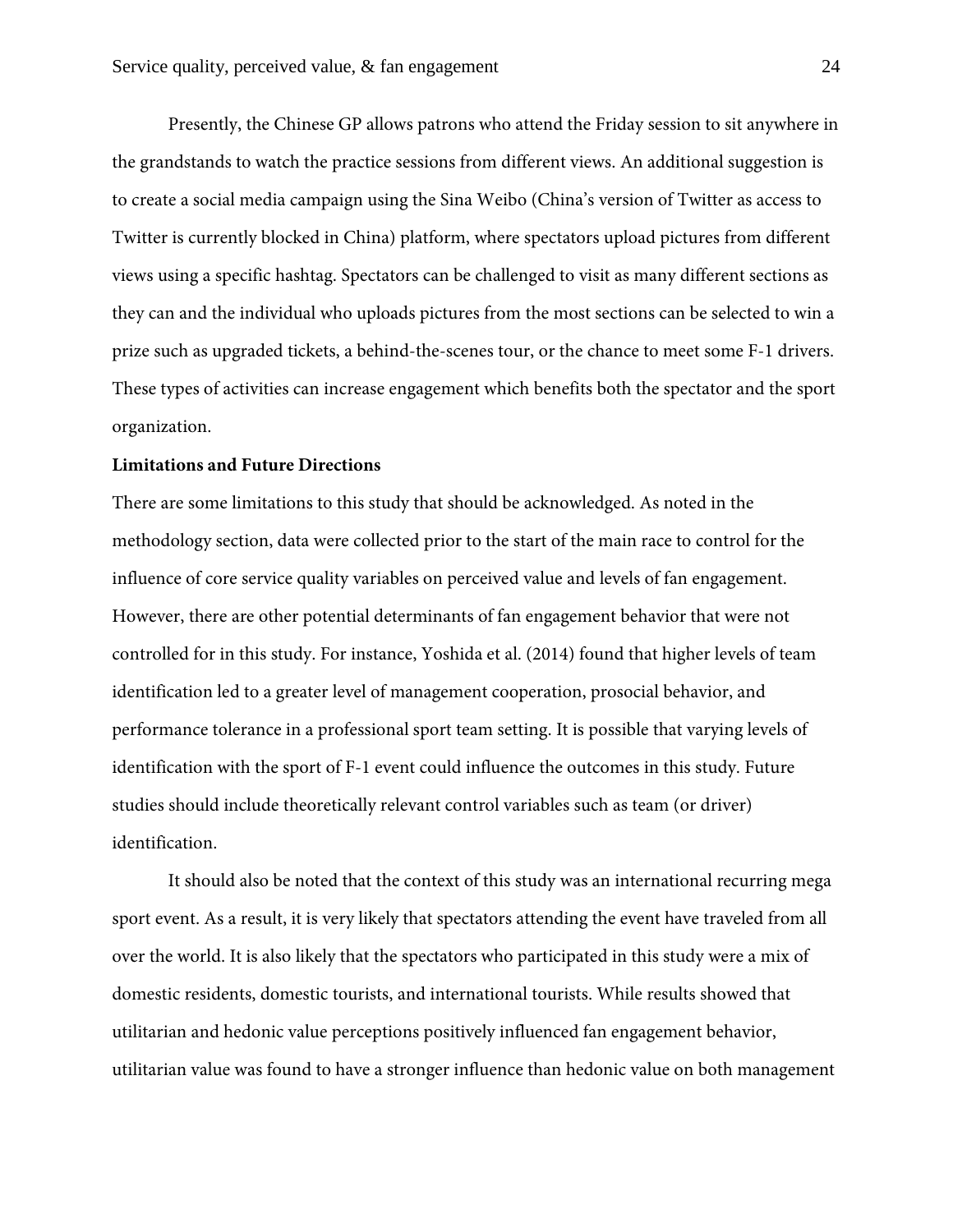cooperation and prosocial behavior. When interpreting this finding, it is important to consider that domestic and international tourists may have placed a heavier emphasis on the utilitarian value associated with attending the event due to greater travel costs incurred. Future studies should take into consideration the residency type (e.g., resident, domestic tourist, and international tourist) and test for potential moderating effects.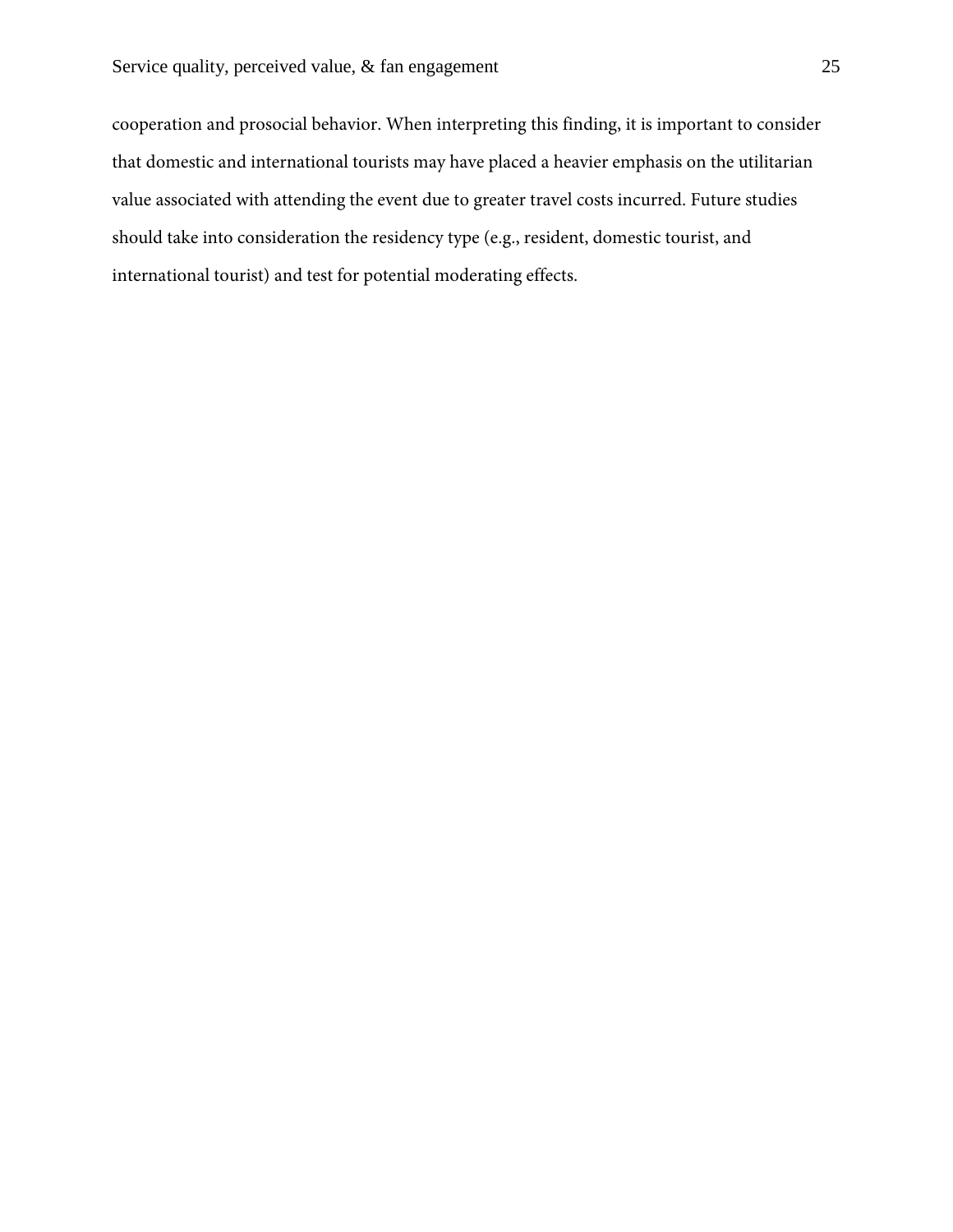#### **References**

- Anderson, J. C., & Gerbing, D. W. (1988). Structural equation modeling in practice: A review and recommended two-step approach. *Psychological Bulletin, 103*, 411-423.
- Andersson, L. M., & Bateman, T. S. (1997). Cynicism in the workplace: Some causes and effects. *Journal of Organizational Behavior, 18*, 449-469.
- Auh, S., Bell, S. J., McLeod, C. S., & Shih, E. (2007). Co-production and customer loyalty in financial services. *Journal of Retailing, 83*, 359-370.
- Aulakh, P. S., & Gencturk, E. F. (2000). International principal–agent relationships: Control, governance and performance. *Industrial Marketing Management, 29*, 521-538.
- Babin, B. J., Darden, W. R., & Griffin, M. (1994). Work and/or fun: Measuring hedonic and utilitarian shopping value. *Journal of Consumer Research, 20*, 644-656.
- Bagozzi, R. P., & Yi, Y. (1988). On the evaluation of structural equation models. *Journal of the Academy of Marketing Science, 16*, 74-94.
- BBC Sport. (2011, July 29). Turkish Grand Prix poised to lose 2012 F1 calendar spot. Retrieved from: http://www.bbc.co.uk/sport/0/formula1/14348303
- Bernthal, M. J., Koesters, T., Ballouli, K., & Brown, M. T. (2015). Motivations and fan engagement related to professional bass fishing spectatorship. *Sport Marketing Quarterly, 24*, 6-18.
- Bettencourt, L. A. (1997). Customer voluntary performance: Customers as partners in service delivery. *Journal of Retailing, 73*, 383-406.
- Brady, M. K., & Cronin, J. J., Jr. (2001). Some new thoughts on conceptualizing perceived service quality: A hierarchical approach. *Journal of Marketing, 65*(3), 34-49.
- Brodie, R. J., Hollebeek, L. D., Jurić, B., & Ilić, A. (2011). Customer engagement: Conceptual domain, fundamental propositions, and implications for research. *Journal of Service Research, 14*, 252-271.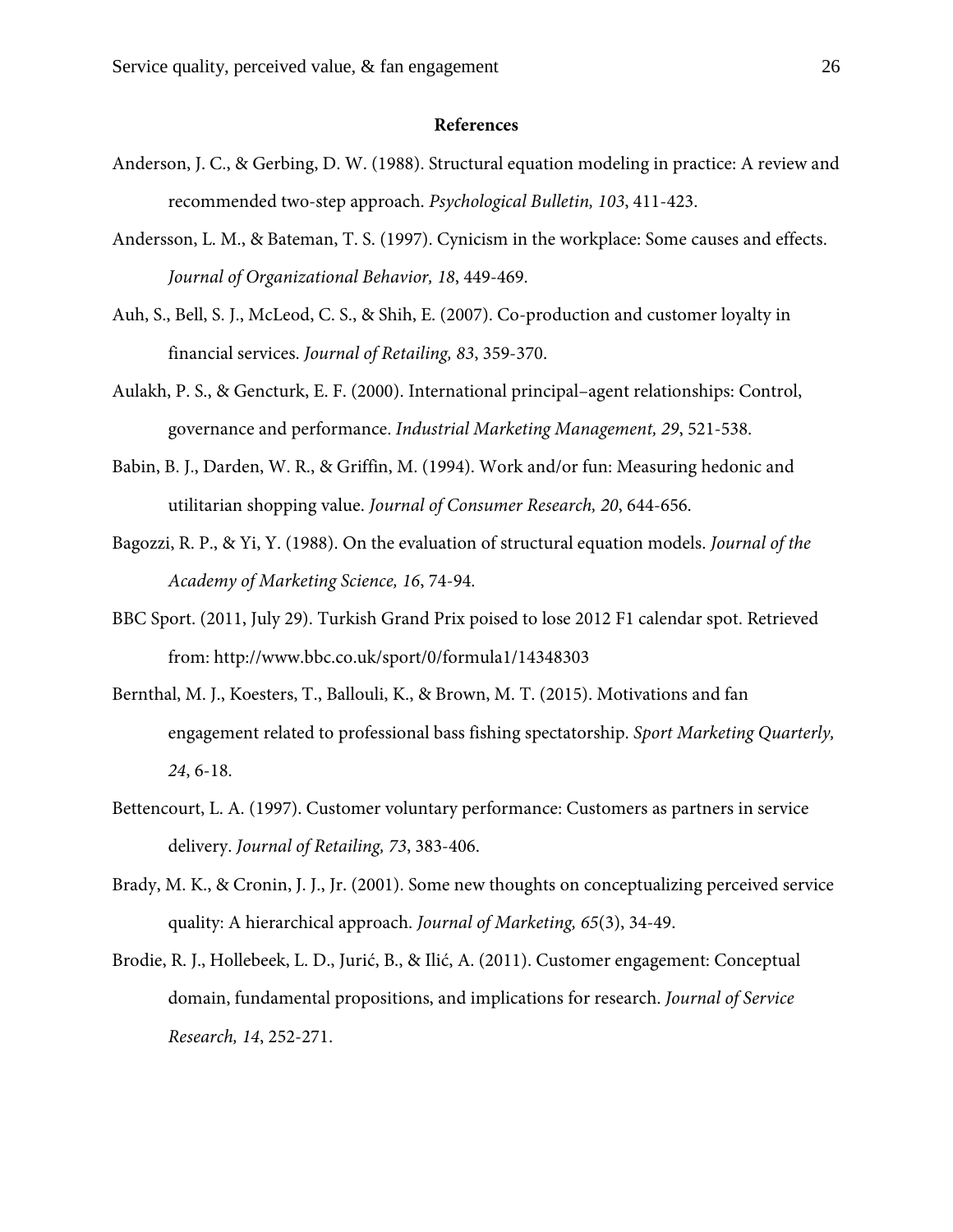- Byon, K. K., Zhang, J. J., & Baker, T. A. (2013). Impact of core and peripheral service quality on consumption behavior of professional team sport spectators as mediated by perceived value. *European Sport Management Quarterly, 13*, 232-263.
- Casey, M. (2013, April 10). Formula One remaines a tough sell in China. *Associated Press*. Retrieved from https://racing.ap.org/article/formula-one-remains-tough-sell-china-0
- Cronin, J. J., Jr., Brady, M. K., & Hult, G. T. M. (2000). Assessing the effects of quality, value, and customer satisfaction on consumer behavioral intentions in service environments. *Journal of Retailing, 76*, 193-218.
- Dholakia, U. M., Blazevic, V., Wiertz, C., & Algesheimer, R. (2009). Communal service delivery: How customers benefit from participation in firm-hosted virtual P3 communities. *Journal of Service Research, 12*, 208-226.
- Fornell, C., & Larcker, D. F. (1981). Evaluating structural equation models with unobservable variables and measurement error. *Journal of Marketing Research, 18*, 39-50.
- Gibbs, C., O'Reilly, N., & Brunette, M. (2014). Professional team sport and Twitter: Gratifications sought and obtained by followers. *International Journal of Sport Communication, 7*, 188- 213.
- Hair, J. F., Black, W. C., Babin, B. J., & Anderson, R. E. (2010). *Multivariate data analysis*. Upper Saddle River, NJ: Pearson Prentice Hall
- Hill, B., & Green, B. C. (2000). Repeat attendance as a function of involvement, loyalty, and the sportscape across three football contexts. *Sport Management Review, 3*, 145-162.
- Jensen, J. A., Cobbs, J., Grozo, M. D. (2014). The nich portfolio strategy to global expansion: The influence of market resources on demand for Formula One Racing. *Journal of Global Marketing*, 27, 247-261.
- Kline, R. B. (2010). *Principles and practice of structural equation modeling* (3rd ed.). New York, NY: The Guilford Press.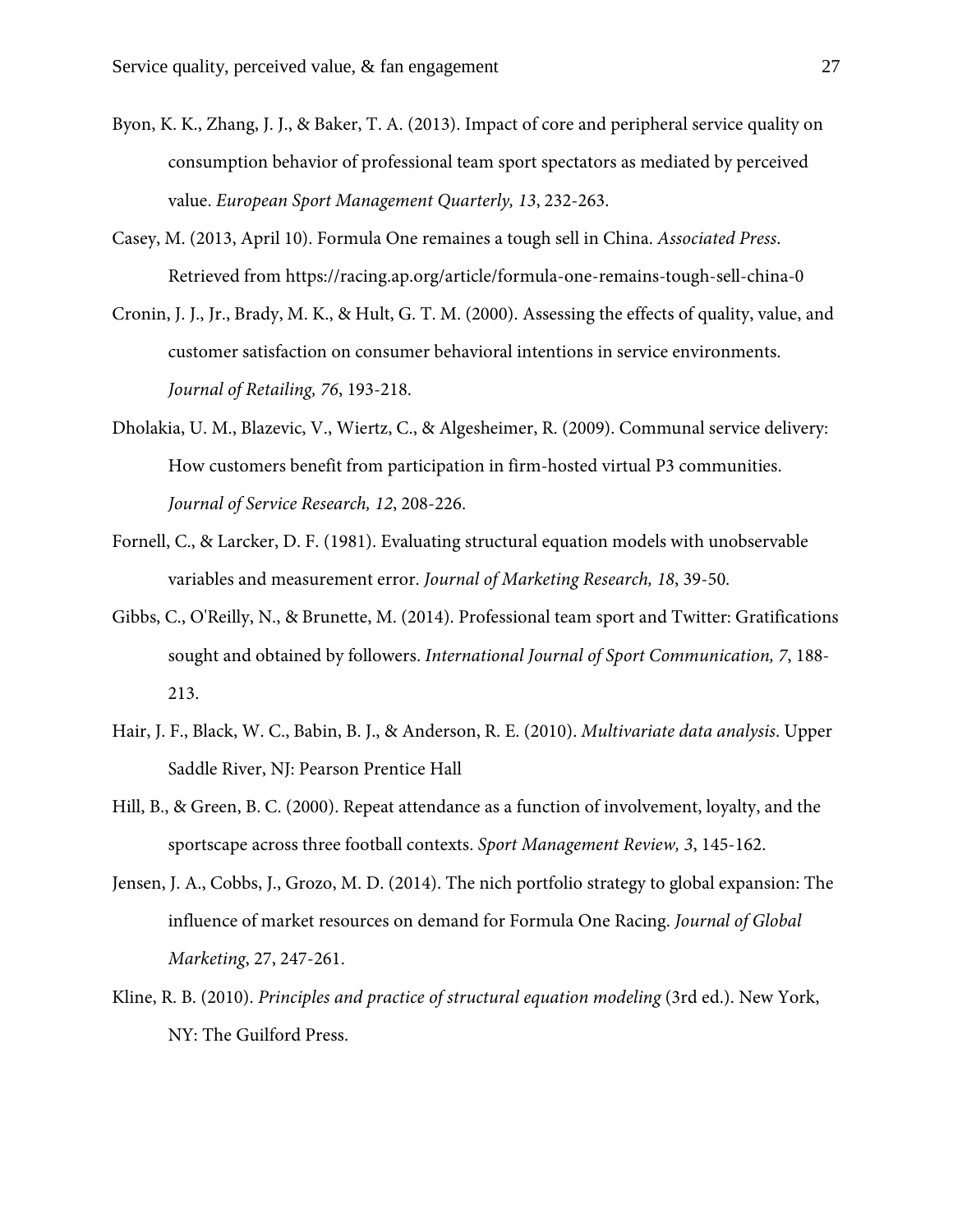- Kumar, V., Aksoy, L., Donkers, B., Venkatesan, R., Wiesel, T., & Tillmanns, S. (2010). Undervalued or overvalued customers: Capturing total customer engagement value. *Journal of Service Research, 13*, 297-310.
- Mallinckrodt, B., Abraham, W. T., Meifen, W., & Russell, D. W. (2006). Advances in testing the statistical significance of mediation effects. *Journal of Counseling Psychology, 53*, 372-378.
- McDonald, H., & Karg, A. J. (2014). Managing co-creation in professional sports: The antecedents and consequences of ritualized spectator behavior. *Sport Management Review, 17*, 292-309.
- Petrick, J. F. (2002). Development of a multi-dimensional scale for measuring the perceived value of a service. *Journal of Leisure Research, 34*, 119-134.
- Podsakoff, P. M., MacKenzie, S. B., Lee, J.-Y., & Podsakoff, N. P. (2003). Common method biases in behavioral research: A critical review of the literature and recommended remedies. *Journal of Applied Psychology, 88*, 879-903.
- Swanson, S. R., Gwinner, K., Larson, B. V., & Janda, S. (2003). Motivations of college student game attendance and word-of-mouth behavior: The impact of gender differences. *Sport Marketing Quarterly, 12*, 151-162.
- van Doorn, J., Lemon, K. N., Mittal, V., Nass, S., Pick, D., Pirner, P., & Verhoef, P. C. (2010). Customer engagement behavior: Theoretical foundations and research directions. *Journal of Service Research, 13*, 253-266.
- Verhoef, P. C., Reinartz, W. J., & Krafft, M. (2010). Customer engagement as a new perspective in customer management. *Journal of Service Research, 13*, 247-252.
- Wakefield, K. L., Blodgett, J. G., & Sloan, H. J. (1996). Measurement and management of the sportscape. *Journal of Sport Management, 10*, 15-31.
- Watkins, B., & Lewis, R. (2014). Winning with apps: A case study of the current branding strategies employed on professional sport teams' mobile apps. *International Journal of Sport Communication, 7*, 399-416.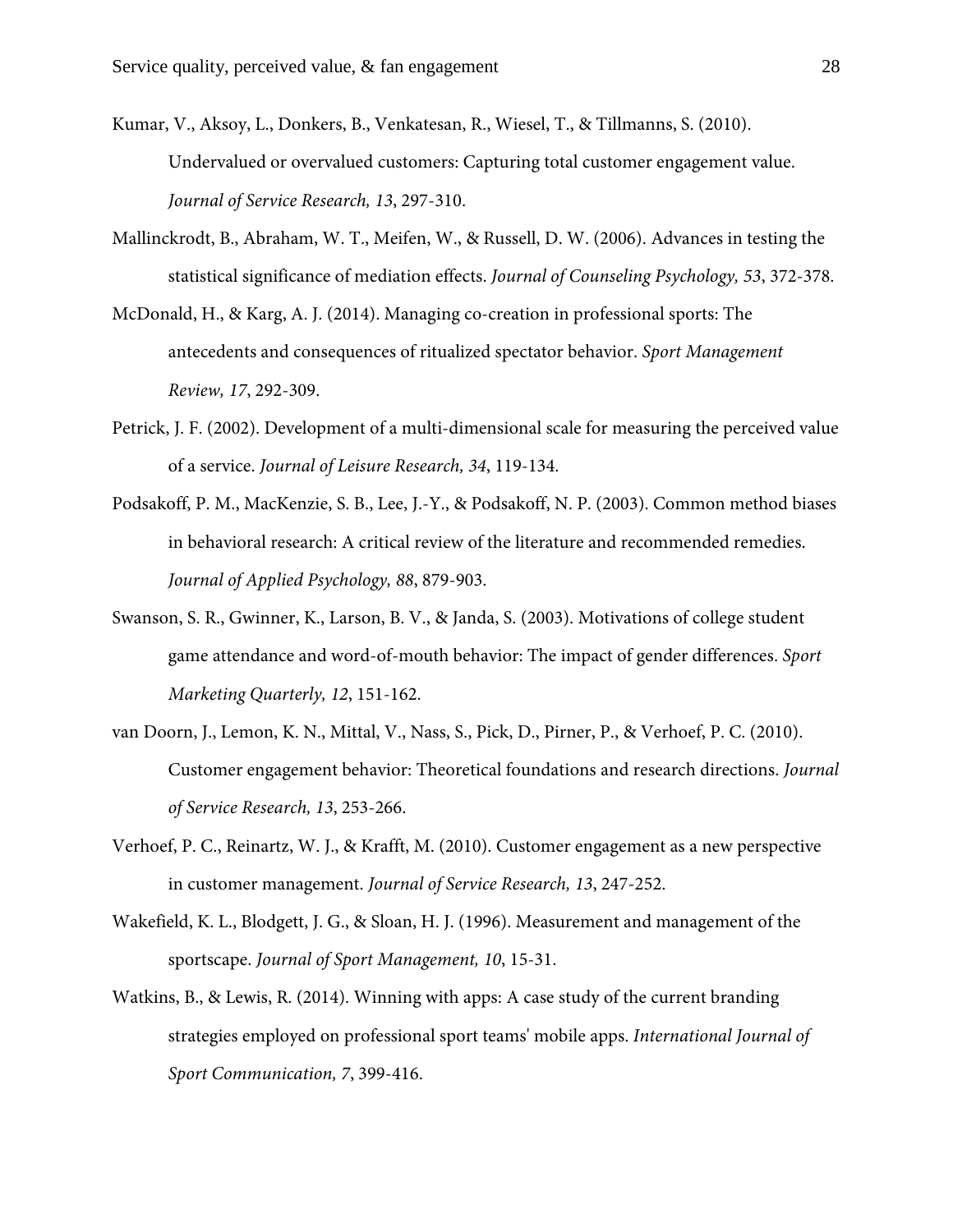- Westerbeek, H. M., & Shilbury, D. (2003). A conceptual model for sport services marketing research: Integrating quality, value and satisfaction. *International Journal of Sports Marketing & Sponsorship, 5*, 11-31.
- Yoshida, M., Gordon, B., Nakazawa, M., & Biscaia, R. (2014). Conceptualization and measurement of fan engagement: Empirical evidence from a professional sport context. *Journal of Sport Management, 28*, 399-417.
- Yoshida, M., James, J. D., & Cronin, J. J., Jr. (2013). Value creation: Assessing the relationships between quality, consumption value and behavioural intentions at sporting events. *International Journal of Sports Marketing & Sponsorship, 14*, 126-148.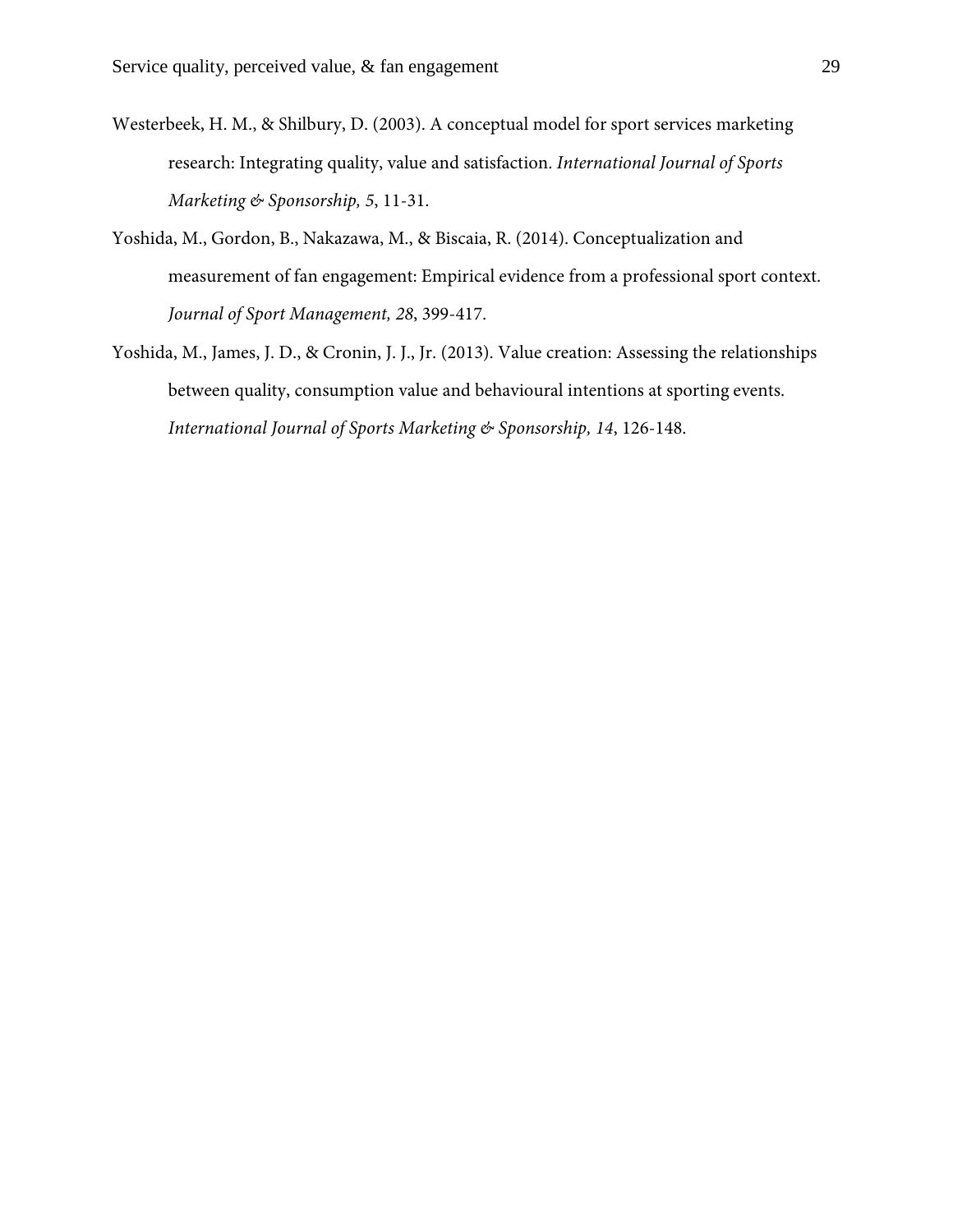

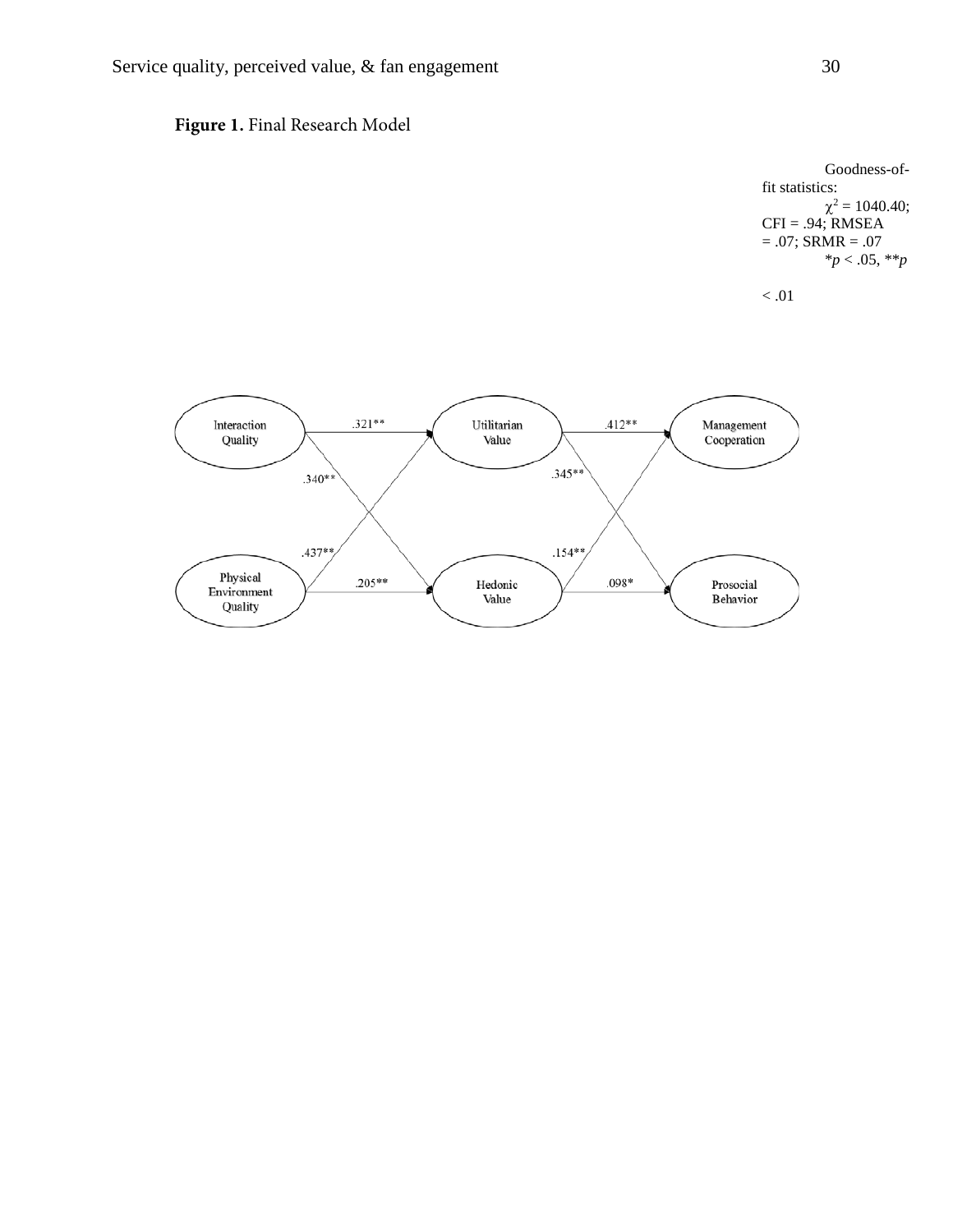# Table 1.

# *Results of Confirmatory Factor Analysis (N = 637)*

| Variables                          | $\pmb{\lambda}$ | $\alpha$ | CR  | <b>AVE</b> |
|------------------------------------|-----------------|----------|-----|------------|
| <b>Interactive Service Quality</b> |                 | .94      | .95 | .74        |
| (ISQ)                              |                 |          |     |            |
| $\rm ISQ$ $1$                      | .89             |          |     |            |
| $\rm ISQ$ 2                        | .91             |          |     |            |
| ISQ 3                              | .91             |          |     |            |
| $\rm{ISQ}$ 4                       | $.80\,$         |          |     |            |
| $\rm{ISQ}$ 5                       | $.84\,$         |          |     |            |
| ISQ 6                              | $.82\,$         |          |     |            |
| <b>Physical Environment</b>        |                 | .83      | .83 | .45        |
| <b>Quality (PEQ)</b>               |                 |          |     |            |
| PEQ 1                              | .61             |          |     |            |
| PEQ 2                              | .73             |          |     |            |
| PEQ 3                              | .72             |          |     |            |
| PEQ 4                              | .69             |          |     |            |
| PEQ 5                              | .67             |          |     |            |
| PEQ 6                              | .61             |          |     |            |
| <b>Utilitarian Perceived Value</b> |                 | .90      | .90 | .75        |
| (UPV)                              |                 |          |     |            |
| UPV1                               | $.87\,$         |          |     |            |
| UPV <sub>2</sub>                   | .89             |          |     |            |
| UPV <sub>3</sub>                   | $.84\,$         |          |     |            |
| <b>Hedonic Perceived Value</b>     |                 | .93      | .94 | .78        |
| (HPV)                              |                 |          |     |            |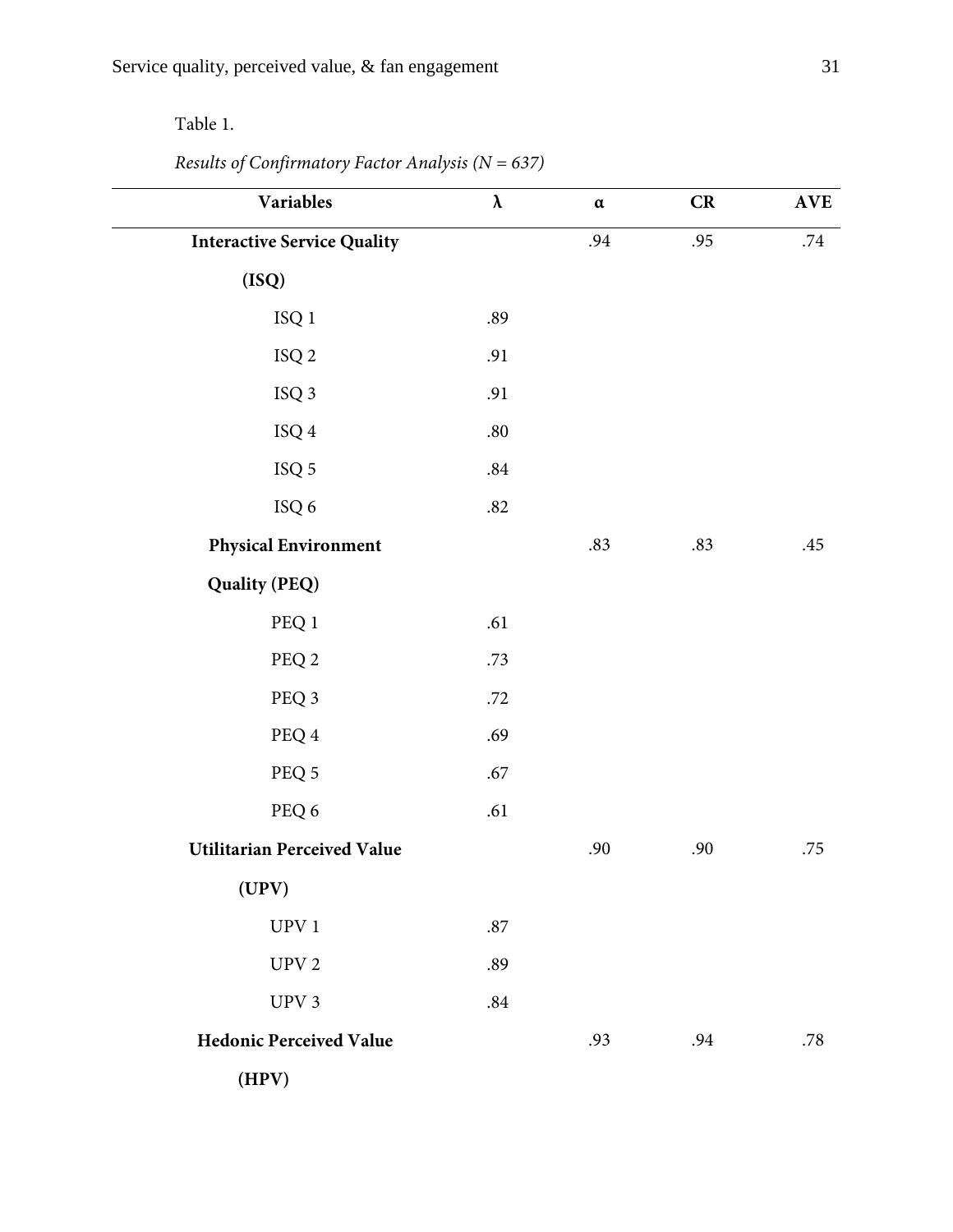| HPV 1                           | .84 |     |     |     |
|---------------------------------|-----|-----|-----|-----|
| HPV <sub>2</sub>                | .89 |     |     |     |
| HPV 3                           | .91 |     |     |     |
| HPV <sub>4</sub>                | .90 |     |     |     |
| <b>Management Cooperation</b>   |     | .90 | .90 | .76 |
| (MGC)                           |     |     |     |     |
| MGC1                            | .89 |     |     |     |
| MGC 2                           | .88 |     |     |     |
| MGC 3                           | .82 |     |     |     |
| <b>Prosocial Behavior (PSB)</b> |     | .94 | .94 | .83 |
| PSB <sub>1</sub>                | .88 |     |     |     |
| PSB <sub>2</sub>                | .85 |     |     |     |
| PSB <sub>3</sub>                | .74 |     |     |     |
|                                 |     |     |     |     |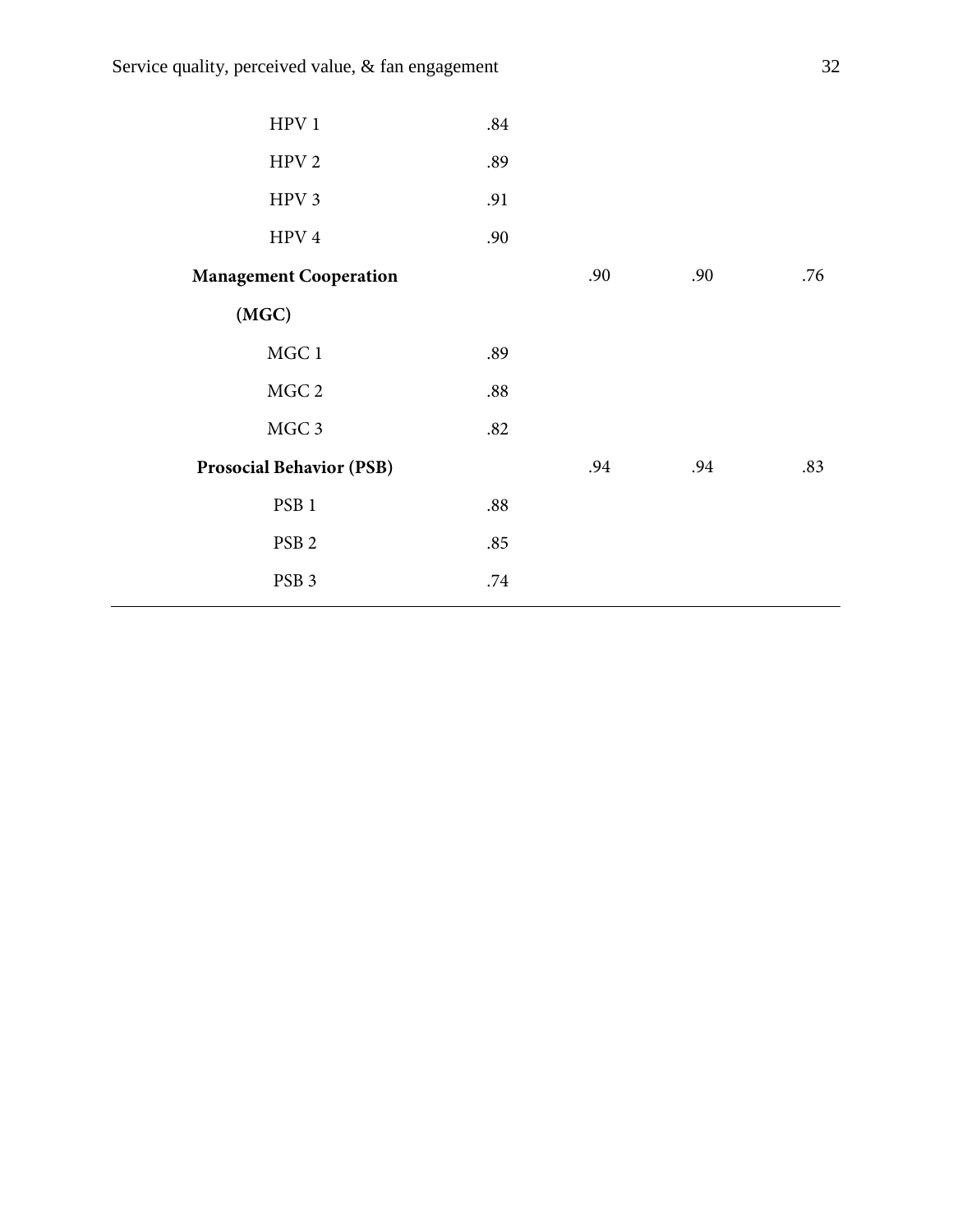Table 2.

*Mediation of the effects of interaction and physical environment service quality on management cooperation and prosocial behavior through utilitarian and hedonic value.*

|                                             |          |            |          |             |      | Bootstra            |
|---------------------------------------------|----------|------------|----------|-------------|------|---------------------|
|                                             |          | <b>SEM</b> |          | Bootstr     |      | p Percentile        |
|                                             | result   |            |          | ap estimate |      | $(95\% \text{ CI})$ |
| Path/effect                                 |          |            |          |             |      | U                   |
|                                             |          | E          |          | E           | ower | pper                |
| Interaction $SQ \rightarrow U$ tilitarian   |          |            |          |             |      | $\boldsymbol{0}$    |
| Value                                       | $.321**$ | .046       | $.346**$ | .071        | .220 | .460                |
| Utilitarian Value $\rightarrow$             |          |            |          |             |      | $\boldsymbol{0}$    |
| Management Cooperation                      | $.412**$ | .042       | $.423**$ | .055        | .334 | .512                |
| Interaction $SQ \rightarrow Hedonic$        |          |            |          |             |      | $\boldsymbol{0}$    |
| Value                                       | $.340**$ | .051       | $.328**$ | .065        | .220 | .437                |
| Hedonic Value $\rightarrow$                 |          |            |          |             |      | $\boldsymbol{0}$    |
| Management Cooperation                      | $.154**$ | .044       | $.177**$ | .061        | .080 | .285                |
| Physical Environment SQ $\rightarrow$       |          |            |          |             |      | $\boldsymbol{0}$    |
| Utilitarian Value                           | $.437**$ | .048       | $.656**$ | .092        | .511 | .812                |
| Utilitarian Value $\rightarrow$ Prosocial   |          |            |          |             |      | $\boldsymbol{0}$    |
| Behavior                                    | $.345**$ | .046       | $.360**$ | .060        | .264 | .461                |
| Physical Environment $SQ \rightarrow$       |          |            |          |             |      | $\boldsymbol{0}$    |
| Hedonic Value                               | $.205**$ | .054       | $.276**$ | .092        | .129 | .432                |
| Hedonic Value $\rightarrow$ Prosocial       |          |            |          |             |      | $\boldsymbol{0}$    |
| Behavior                                    | $.098*$  | .047       | .115     | .065        | .015 | .225                |
| $ISO \rightarrow UV \rightarrow$ Management |          |            |          |             |      | $\boldsymbol{0}$    |
| Cooperation                                 | $.132**$ | .024       | $.146**$ | .035        | .088 | .203                |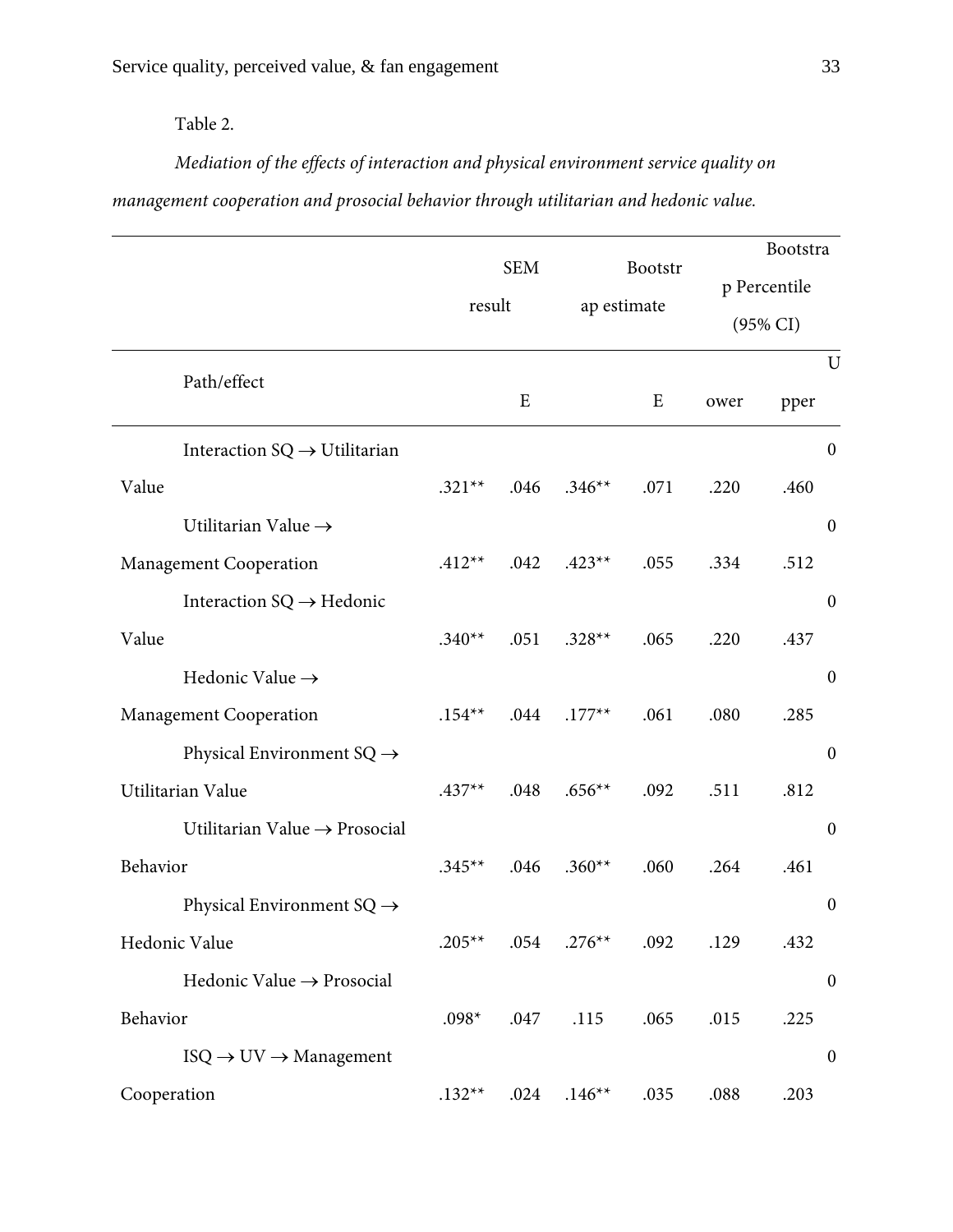| $ISO \rightarrow HV \rightarrow Management$        |           |      |          |      |      |      | $\boldsymbol{0}$ |
|----------------------------------------------------|-----------|------|----------|------|------|------|------------------|
| Cooperation                                        | $.052**$  | .017 | $.058**$ | .022 | .024 | .096 |                  |
| $PESQ \rightarrow UV \rightarrow$ Management       |           |      |          |      |      |      | $\mathbf{0}$     |
| Cooperation                                        | $.180**$  | .028 | $.278**$ | .056 | .195 | .378 |                  |
| $PESQ \rightarrow HV \rightarrow Management$       |           |      |          |      |      |      | $\theta$         |
| Cooperation                                        | $.032*$   | .012 | .049     | .026 | .016 | .098 |                  |
| $ISO \rightarrow UV \rightarrow \text{Prosocial}$  |           |      |          |      |      |      | $\boldsymbol{0}$ |
| Behavior                                           | $.111***$ | .022 | $.125**$ | .031 | .073 | .176 |                  |
| $ISO \rightarrow HV \rightarrow \text{Prosocial}$  |           |      |          |      |      |      | $\boldsymbol{0}$ |
| Behavior                                           | $.033*$   | .017 | .038     | .022 | .004 | .073 |                  |
| $PESQ \rightarrow UV \rightarrow \text{Prosocial}$ |           |      |          |      |      |      | $\overline{0}$   |
| Behavior                                           | $.151**$  | .027 | $.236**$ | .055 | .156 | .336 |                  |
| $PESQ \rightarrow HV \rightarrow \text{Prosocial}$ |           |      |          |      |      |      | $\boldsymbol{0}$ |
| Behavior                                           | .020      | .011 | .032     | .024 | .002 | .076 |                  |
|                                                    |           |      |          |      |      |      |                  |

*Note.* 2,000 bootstrap samples; \**p* < .05, \*\**p* < .01.

SQ = Service Quality; ISQ = Interaction Service Quality; PESQ = Physical Environment Service Quality; UV = Utilitarian Value; HV = Hedonic Value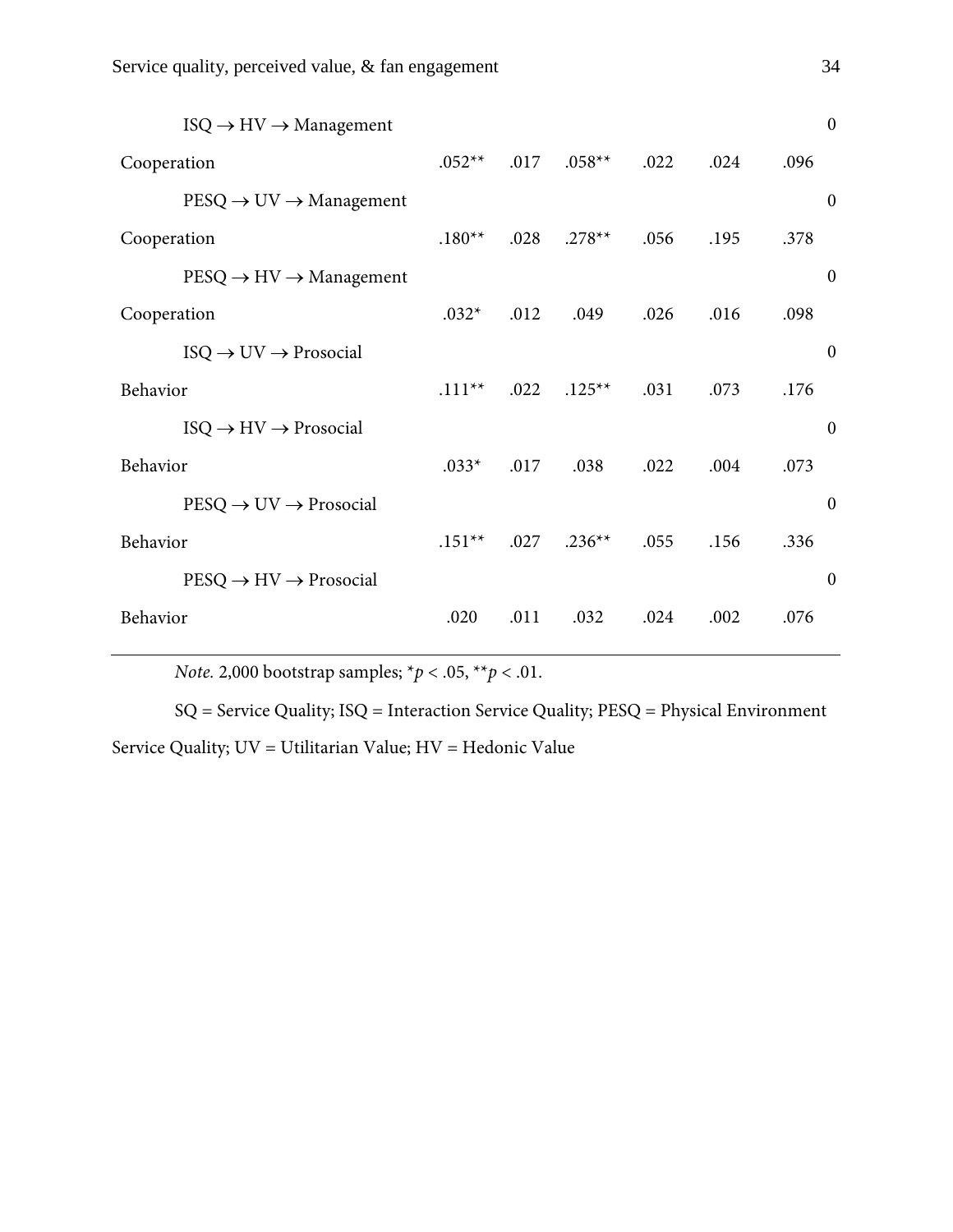# Appendix.

*Measurement Items*

| Variables                      | M    | <b>SD</b> | Skewness | Kurtosis |
|--------------------------------|------|-----------|----------|----------|
| 1. Ticket takers were          | 5.60 | 1.27      | $-1.05$  | 1.02     |
| very courteous at the Shangha  |      |           |          |          |
| F-1 event (ISQ1)               |      |           |          |          |
| 2. Security officers           | 5.60 | 1.24      | $-1.05$  | 1.16     |
| were very courteous at the     |      |           |          |          |
| Shanghai F-1 event (ISQ2)      |      |           |          |          |
| 3. Ushers were very            | 5.66 | 1.20      | $-1.12$  | 1.47     |
| courteous at the Shanghai F-1  |      |           |          |          |
| event (ISQ 3)                  |      |           |          |          |
| 4. Restaurant servers          | 5.57 | 1.18      | $-.80$   | .50      |
| were very courteous at the     |      |           |          |          |
| Shanghai F-1 event (ISQ 4)     |      |           |          |          |
| 5. Ticket personnel            | 5.75 | 1.13      | $-.95$   | .79      |
| was very friendly at the       |      |           |          |          |
| Shanghai F-1 event (ISQ5)      |      |           |          |          |
| 6. Employees at the            | 5.73 | 1.13      | $-.96$   | 1.14     |
| Shanghai F-1 event were very   |      |           |          |          |
| professional (ISQ6)            |      |           |          |          |
| 7. Signs at this venue         | 5.57 | 1.31      | $-1.11$  | 1.03     |
| give clear directions of where |      |           |          |          |
| things are located (PEQ1)      |      |           |          |          |
| 8. This is a nice-             | 5.52 | 1.23      | $-.82$   | .60      |
| looking venue (PEQ2)           |      |           |          |          |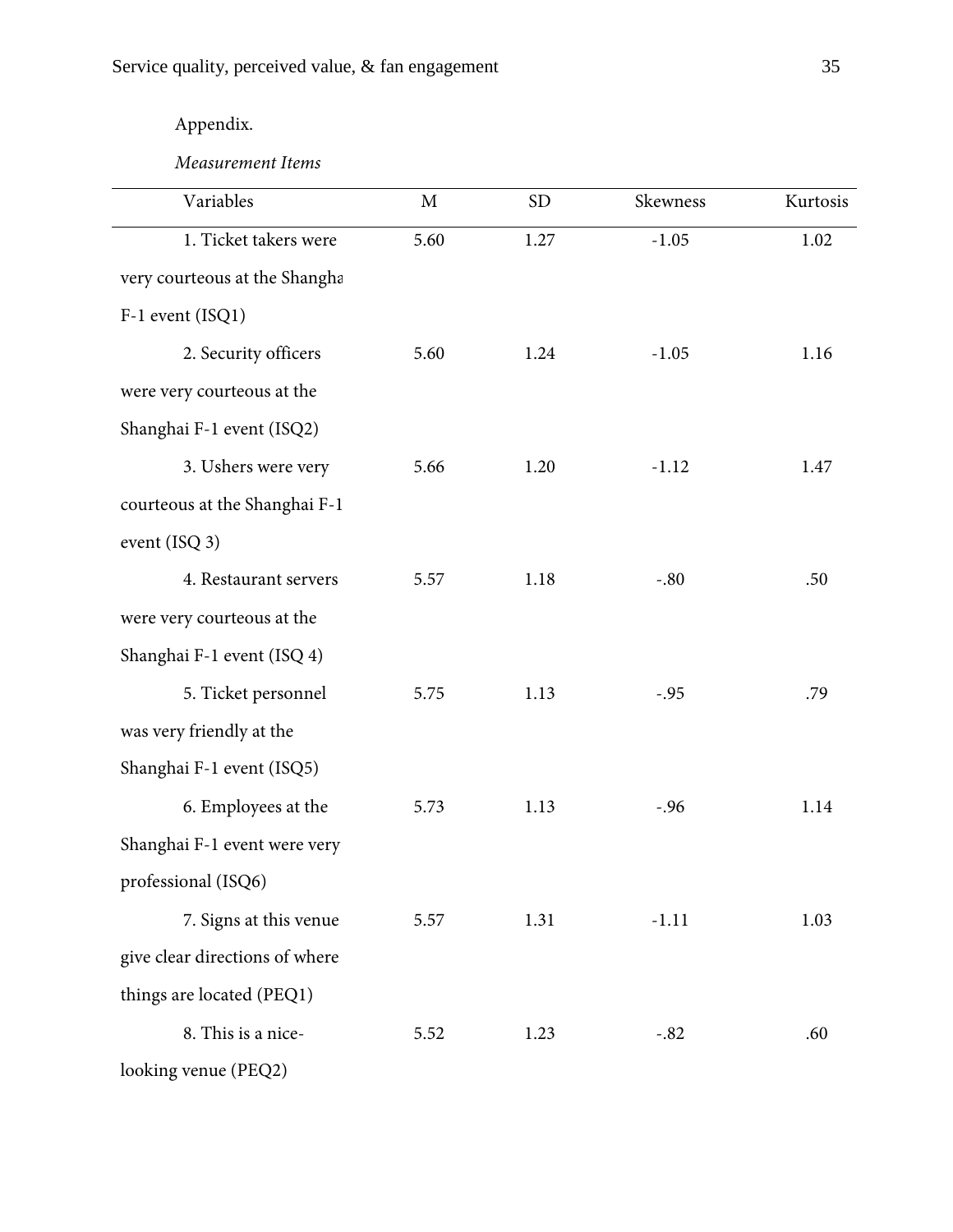| 9. This venue                | 5.12 | 1.37 | $-.67$  | .25    |
|------------------------------|------|------|---------|--------|
| provides comfortable seats   |      |      |         |        |
| (PEQ3)                       |      |      |         |        |
| 10. This venue layout        | 5.46 | 1.21 | $-1.04$ | 1.45   |
| makes it easy to get to your |      |      |         |        |
| seat (PEQ4)                  |      |      |         |        |
| 11. This venue has           | 5.30 | 1.40 | $-.75$  | .21    |
| high quality scoreboards     |      |      |         |        |
| (PEQ5)                       |      |      |         |        |
| 12. The concessions i        | 4.85 | 1.50 | $-.48$  | $-.27$ |
| this venue provide quality   |      |      |         |        |
| food (PEQ6)                  |      |      |         |        |
| 13. Shanghai F-1             | 5.12 | 1.39 | $-.65$  | .05    |
| event experience was         |      |      |         |        |
| reasonably priced (UPV1)     |      |      |         |        |
| 14. Shanghai F-1 event       | 5.25 | 1.30 | $-.72$  | .30    |
| experience was good value    |      |      |         |        |
| for money (UPV2)             |      |      |         |        |
| 15. Shanghai F-1 event       | 5.46 | 1.30 | $-.91$  | .77    |
| experience was worth the     |      |      |         |        |
| money (UPV3)                 |      |      |         |        |
| 16. At the F-1 event I       | 5.74 | 1.30 | $-1.44$ | 2.45   |
| feel happy (HPV1)            |      |      |         |        |
| 17. At the F-1 event I       | 5.69 | 1.26 | $-1.24$ | 1.89   |
| feel energetic (HPV2)        |      |      |         |        |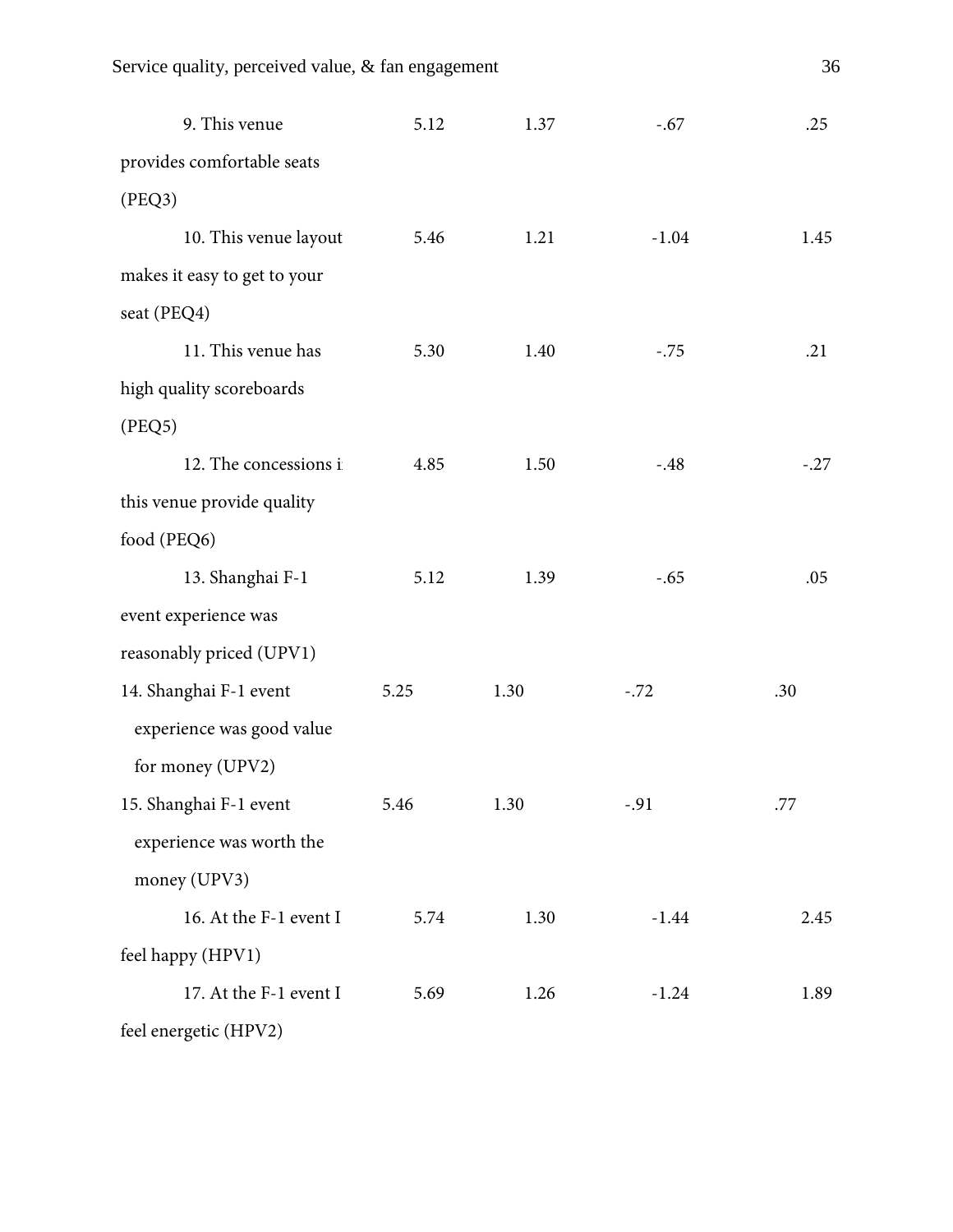| feel excited (HPV3)<br>19. At the F-1 event I<br>5.76<br>1.27<br>$-1.25$<br>1.84<br>feel thrilled (HPV4)<br>20. I try to work<br>5.62<br>1.41<br>$-1.15$<br>1.01<br>cooperatively with this event |
|---------------------------------------------------------------------------------------------------------------------------------------------------------------------------------------------------|
|                                                                                                                                                                                                   |
|                                                                                                                                                                                                   |
|                                                                                                                                                                                                   |
|                                                                                                                                                                                                   |
|                                                                                                                                                                                                   |
| (Formula One) (MGC1)                                                                                                                                                                              |
| 21. I do things to<br>5.54<br>1.37<br>$-.94$<br>.43                                                                                                                                               |
| make Formula One event                                                                                                                                                                            |
| management easier (MGM2)                                                                                                                                                                          |
| 22. The employees of Formula<br>$-1.10$<br>5.71<br>1.29<br>1.06                                                                                                                                   |
| One get my full cooperation                                                                                                                                                                       |
| (MGC3)                                                                                                                                                                                            |
| 23. I often interact with other<br>5.39<br>1.44<br>$-.90$<br>.52                                                                                                                                  |
| fans to talk about issues                                                                                                                                                                         |
| related to Formula One                                                                                                                                                                            |
| (PSB1)                                                                                                                                                                                            |
| 24. I often advise other fans of<br>5.08<br>1.54<br>$-.08$<br>$-.67$                                                                                                                              |
| how to follow Formula One                                                                                                                                                                         |
| (PSB2)                                                                                                                                                                                            |
| 25. I spend time on<br>5.13<br>$-.84$<br>1.73<br>$-.09$                                                                                                                                           |
| social media (e.g., Facebook,                                                                                                                                                                     |
| Twitter) sharing information                                                                                                                                                                      |
| with other fans of Formula                                                                                                                                                                        |
| One (PSB3)                                                                                                                                                                                        |